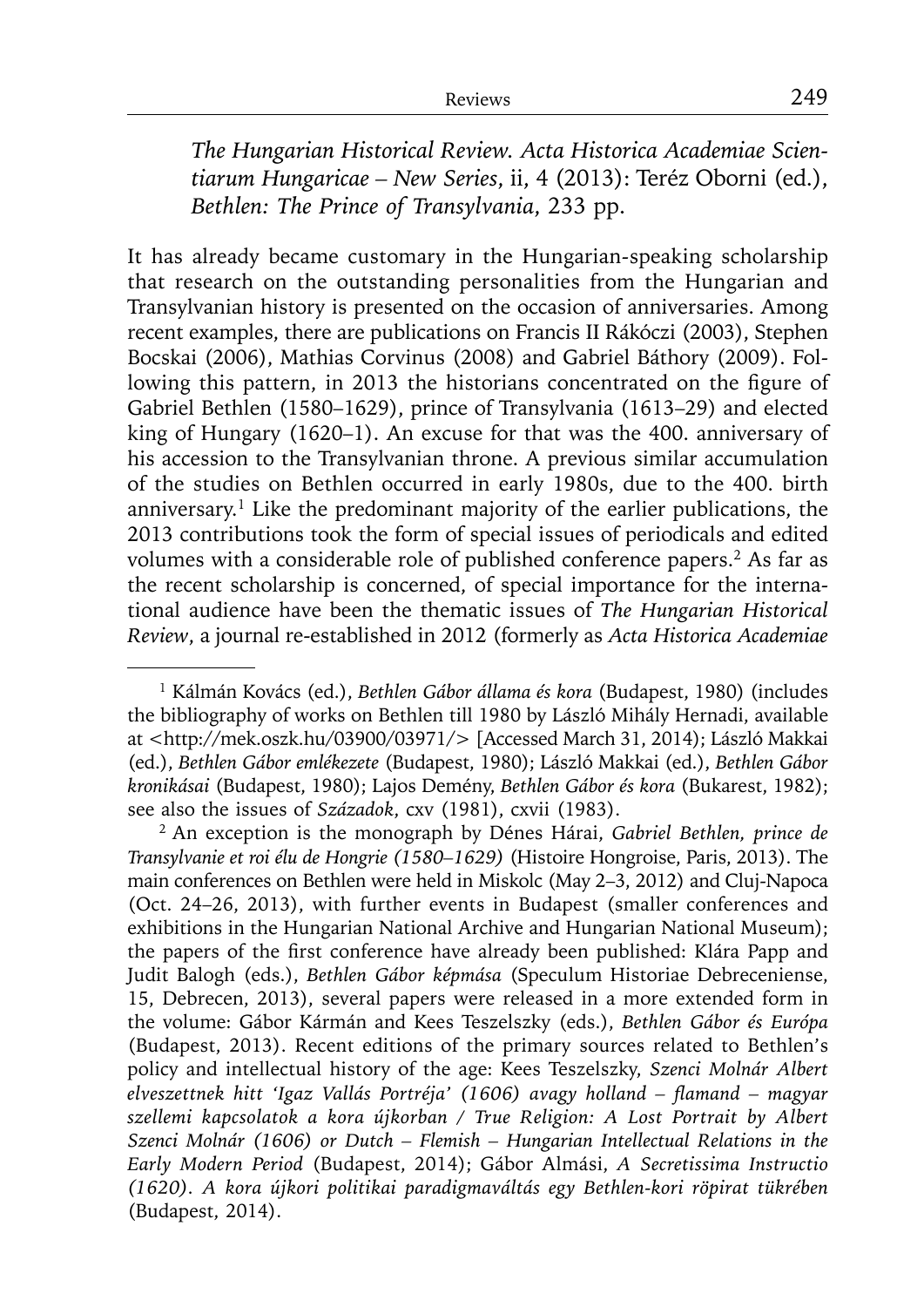*Scientiarum Hungaricae*, 1951–89) and published by the Research Centre for the Humanities, Institute of History, the Hungarian Academy of Sciences.

The volume consists of eight papers by Hungarian historians, all devoted to various aspects of Bethlen's reign (1613–29) and five book reviews, supplemented by a list of variants of geographical names and a map. Some of the papers have previously or simultaneously been published in Hungarian.<sup>3</sup> The introductory paper by Ágnes R. Várkonyi provides an outline of the main events of Bethlen's rule. Based predominantly on Hungarian scholarship and source editions, it gives an overview of the reference literature, with a useful historical background (concerning topics as Bethlen's family, origin, stages of his political career). Várkonyi focused on Bethlen's place in the contemporary European politics and the concept of his 'presence' in Europe. The general character of the paper has only allowed to point out some aspects of the reign which Várkonyi consequently handled in the context of broader European phenomena (information flow and propaganda, new political science and its impact on political practice, princely cultural policy). A separate section focuses on the alliance between Hungarian, Bohemian, Moravian and Transylvanian estates on the eve of the Thirty Years' War ('Confederation' of 1620). This political project, although unsuccessful – primarily because of the defeat of the Bohemian uprising in the battle of White Mountain – helped Bethlen sign a satisfactory treaty with Ferdinand II in Nikolsburg two years later. In general, the paper provides a good introductory overview. However, the reader can feel somewhat misguided, as the text concludes quite abruptly at the events of 1626, with no coverage of the last years of Bethlen's reign.

A much more detailed analysis can be found in the extended form of this paper in Hungarian.<sup>4</sup> In the volume discussed here, a deeper study on the image of Bethlen in nineteenth- and twentieth-century Hungarian historiography is further offered in the paper by Péter Erdősi, researcher of the Báthory period in Transylvania. He compared the established image of the prince with that of his predecessor on the Transylvanian throne, Sigismund Báthory, and focused on the themes of their youth and characteristics of princely courts, in order to point out the differences between the 'weak' Sigismund and the 'wise' Bethlen. As Erdősi states, the historiographic narratives rooted in a polarising approach to history, trace back to the early seventeenthcentury authors. This is how similar aspects of the two biographies served to develop different interpretations, inspired by religious and political motives.

<sup>3</sup>*Századok*, cxliv, 4 (2011) – papers by T. Oborni, I. Horn (journal issue with 5 papers on Bethlen's reign); Kármán and Teszelszky (eds.), *Bethlen Gábor és Európa* – extended version of paper by Á.R. Várkonyi.

<sup>4</sup> Ágnes R. Várkonyi, 'Bethlen Gábor jelenléte Európában', in Kármán and Teszelszky (eds.), *Bethlen Gábor és Európa*, 9–75.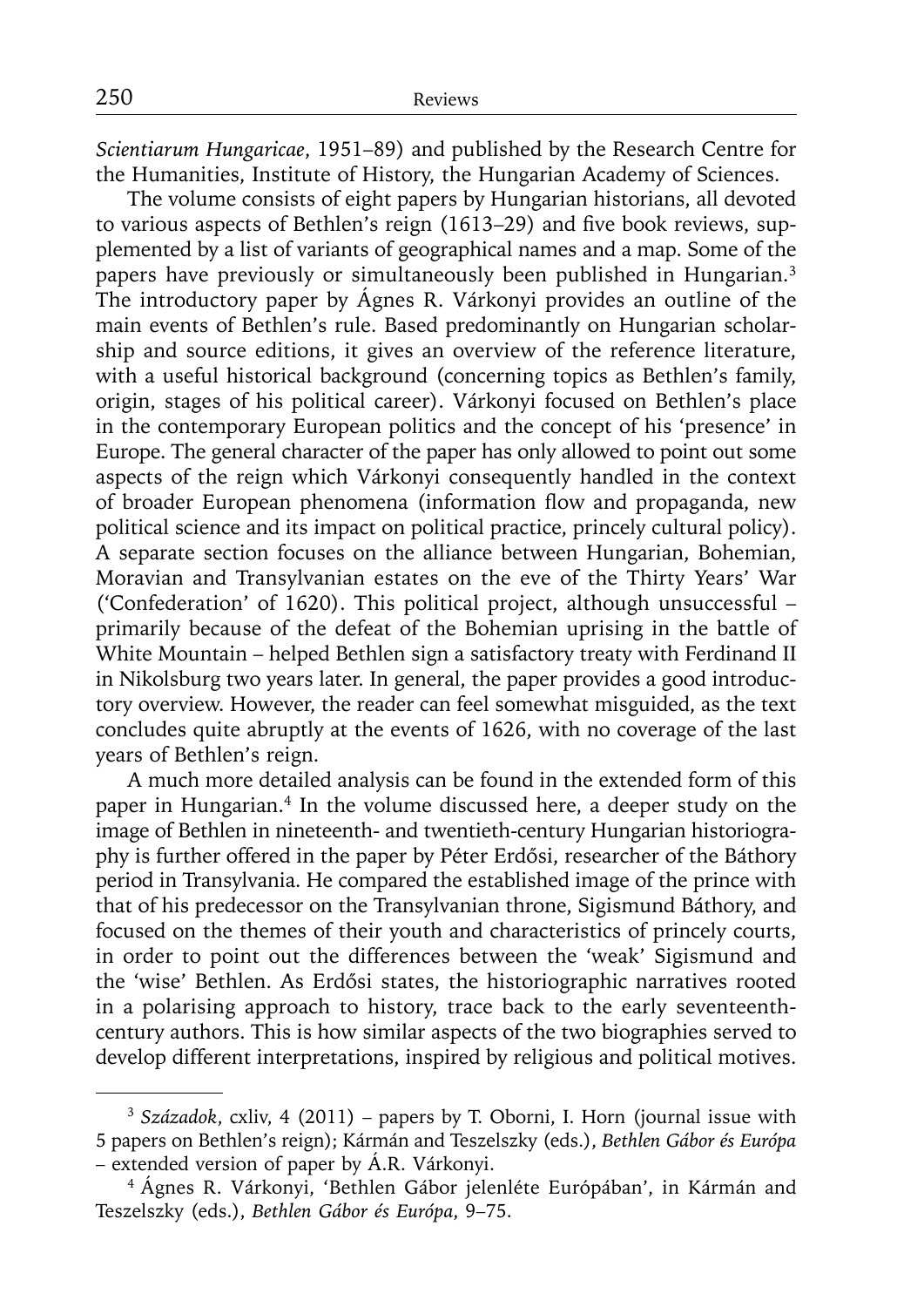It has also been the case for historiographic images of other Transylvanian princes of the period, such as Gabriel Báthory, contrasted with Bethlen and Stephen Bocskai.

Three papers in the issue concern Bethlen's diplomacy and foreign policy. No doubt the reason was the intended international readership, but the choice reflects the perspectives of current research as well. In the 1610s and 1620s Transylvania caught attention in Europe and the country's participation in the Thirty Years' War made its European presence more important than ever before in the short history of the principality. For this reason Bethlen's diplomacy, although of long lasting research traditions, still proves to be a likely matter of study and can be approached anew. In the issue Teréz Oborni investigates the diplomatic manoeuvres of the prince in the relations with the Habsburg sovereign of Hungary, Mathias II, at the beginning of Bethlen's rule. Due to secure his power, Bethlen had to get it recognised also by the Emperor, which was eventually brought along in 1615 by means of the Treaty of Nagyszombat (Trnava). The Oborni paper is a study of diplomatic pragmatism; it tracks the stages of the diplomatic task to stay loyal to the Ottomans and to gain peace from the Emperor at once – a game Bethlen had to play in just like his predecessors, but which he undoubtedly further mastered. In 1615 he recognised the Habsburg suzerainty and a plan of a joint anti-Ottoman war (in a secret section of the treaty). The laboriously negotiated and fragile agreement became a rather tactic step, as it survived only four years, when Bethlen entered the Thirty Years' War on the Bohemian side.

Géza Pálffy described the events of 1619–22 from the point of view of the Hungarian estates and in context of the crisis of the Habsburg Monarchy. Therefore, he stressed the international perspective. The paper offers then an inspiring parallel to an important recent study of Sándor Papp<sup>5</sup>, who analysed the Transylvanian-Hungarian/Habsburg relations in the context of Ottoman policy. In 1619–21, following the Bethlen's military successes, only a small group of the political elite remained loyal to Ferdinand II, some were forced to join the Transylvanian prince. Remarkably, among Bethlen's adherents in the Kingdom of Hungary, there were many aristocrats who did not support Stephen Bocskai in 1604–6. Ferdinand II faced a critical situation: the crisis reached its peak by the fall of 1620. In spite of acquiring the royal insignia

<sup>5</sup> Sándor Papp, 'Friedensoptionen und Friedensstrategien des Fürsten Gábor Bethlen zwischen den Habsburger- und Osmanenreich (1619–1621)', in Arno Strohmeyer and Norbert Spannenberger (eds.), *Frieden und Konfliktmanagement in interkulturellen Räumen. Das Osmanische Reich und die Habsburgermonarchie in der Frühen Neuzeit* (Stuttgart, 2013), 109–28. Cf. *idem*, 'Bethlen Gábor, a Magyar királyság és a Porta (1619–1621)', *Századok*, cxlv, 4 (2011), 915–73; *idem*, 'Bethlen Gábor ismeretlen hadjárati terve II. Ferdinánd és a katolikus Európa ellen', in Kármán and Teszelszky (eds.), *Bethlen Gábor és Európa*, 103–27.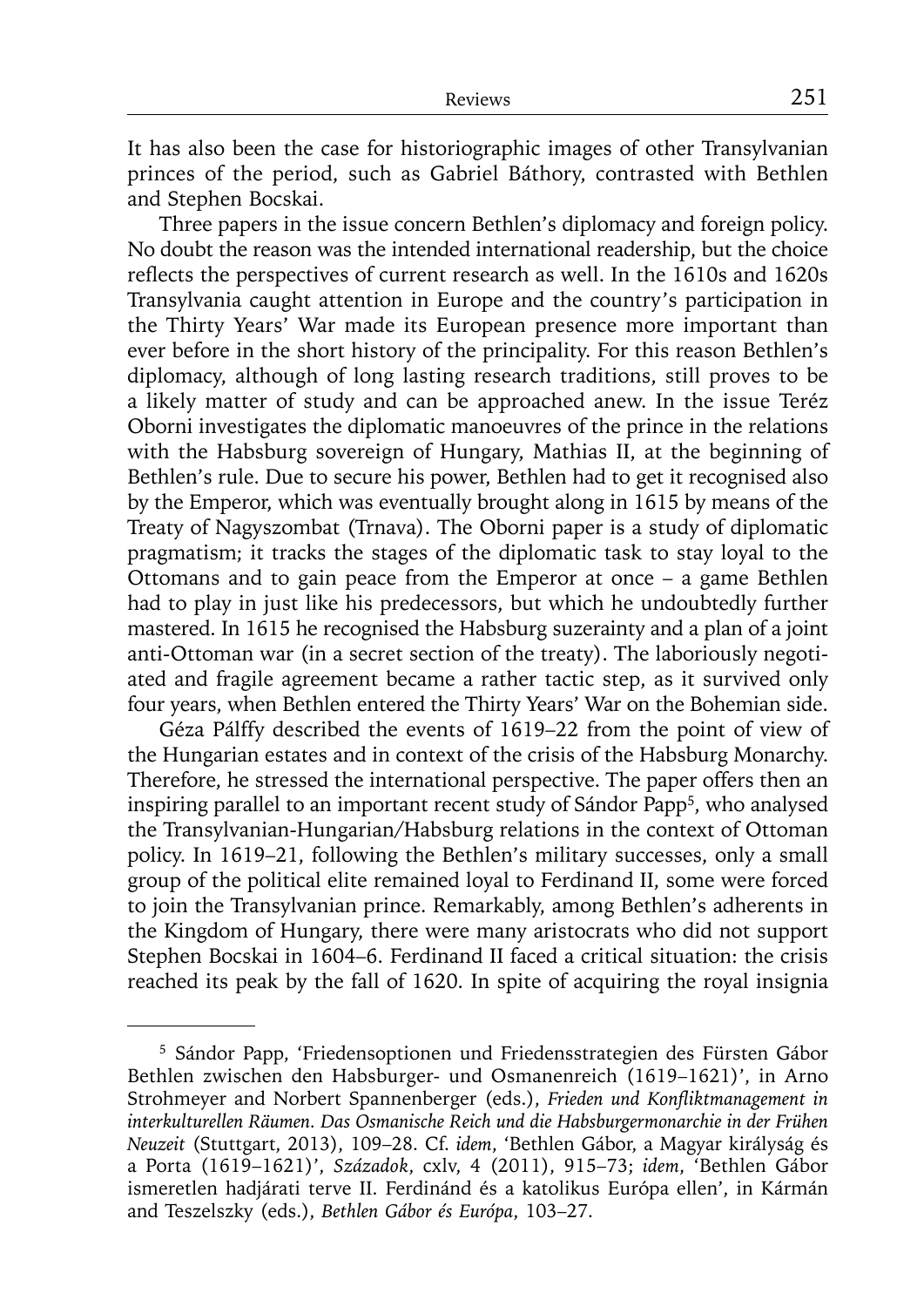with the Holy Crown of Hungary, Bethlen resigned of coronation – a decision characterised by Pálffy as a step of a self-limited "ruler of great consequence" and a "true *Realpolitiker*", but (as the author argued, in contrast with the predominant and well-established judgements of Hungarian historiography) a decision clearly taken not with the intention to unify the country (nor in a spirit of Hungarian patriotism Bethlen was often considered to follow). Pálffy concentrated on the meaning of the often neglected compromise between Ferdinand II and the Hungarian estates, which was reached in the summer of 1622, at the Diet in Sopron (Ödenburg), following the peace treaty with Bethlen in Nikolsburg. The agreement involved a solution that remained in custom till the nineteenth century, namely the enactment into law of the privileges of the estates from 1608, as part of the coronation diploma of 1618. The paper deals thoroughly with the negotiations, methods to handle the crisis, and its results for the political balance of power in the kingdom, also in the symbolic and ceremonial dimension (coronation of Queen Eleonora Anna Gonzaga in July 1622). An interesting case was the career of Szaniszló Thurzó, a Lutheran and follower of Bethlen elected palatine in 1622, who largely benefited from the compromise the Habsburg ruler decided to bring about; by the way, the latter is shown here as much more flexible a ruler than usually portrayed. Thurzó's advance marked the strengthened position of the estates. Another significant career that resulted from the redistribution of power was that of Miklós Esterházy. Bethlen's wars against the Habsburg Monarchy brought, therefore, interesting results for the political elite in the Kingdom of Hungary. The other outcome was the fatal devastation of Hungary before it could recover from the consequences of the Long Turkish War (1591/3–1606). However, the compromise of 1622 proved to be durable, as in the following years Bethlen didn't find support among the Hungarian estates any more.

The third paper on political and diplomatic history in the volume is Gábor Kármán's study of Bethlen's diplomats in the missions to the Protestant courts of Europe. In contrast to the older scholarship, Kármán rated the performance of the corps in a much more nuanced manner. Failures of the diplomats (like insufficient language skills, lack of required documents), as the author argued, not necessarily informed the European image of the prince. The paper has a thematic construction: the author divided the diplomatic corps into groups: main were the 'Czech/Palatinate' (post-1620 emigrants with Matthias Quadt as main figure, mostly serving also other Protestant rulers) and the 'Silesian' group (diplomats in Bethlen service). They received different tasks, what allowed the author to argue for a dual and specialised character of Bethlen's diplomatic activity. Separate categories were 'wandering diplomats' and adventurers, like Jacques Roussel or a Polish nobleman Zygmunt Zaklika, whose awkward behaviour caused critical judgements of the prince's diplomacy among the historians. As Kármán stated, most of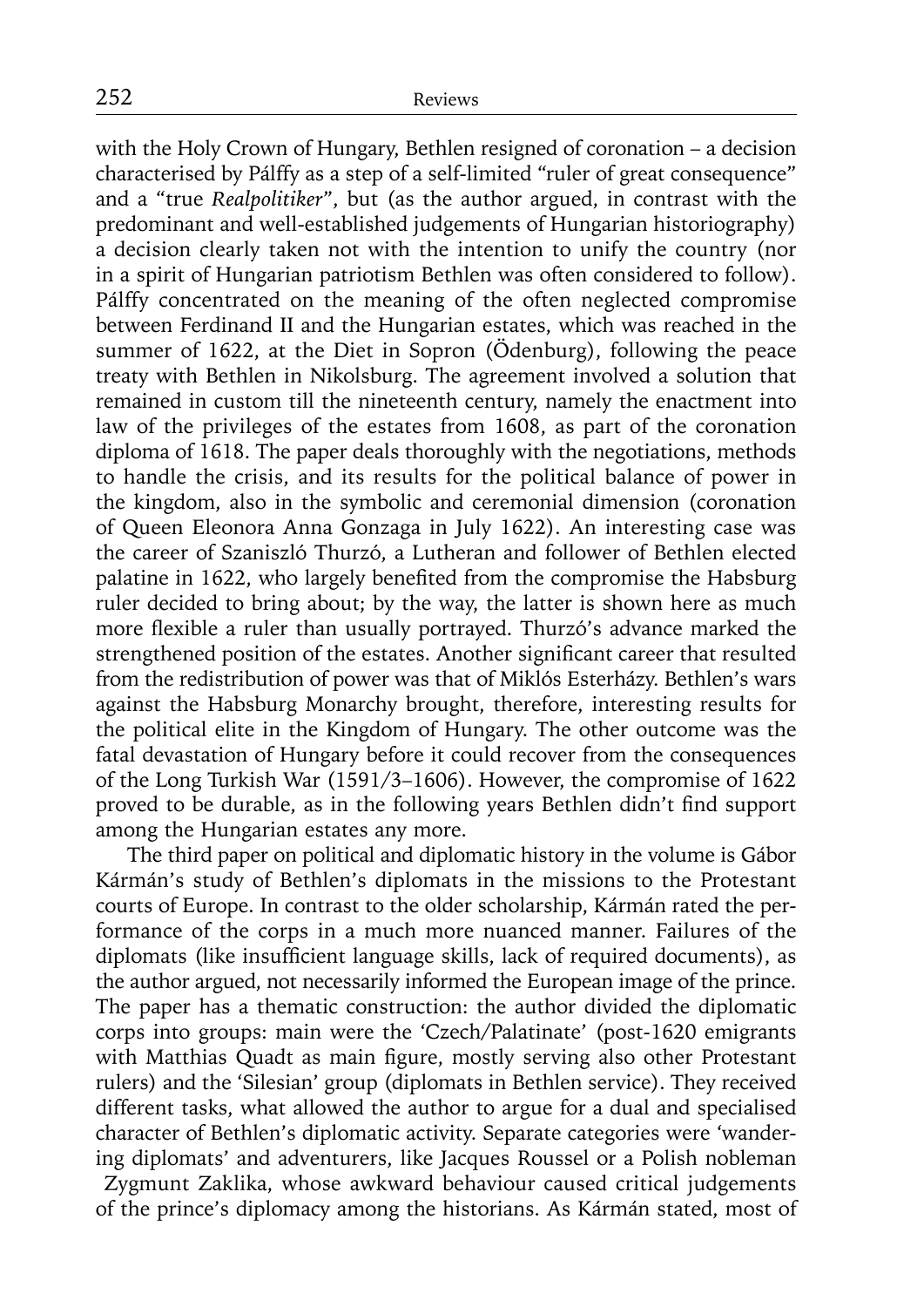Bethlen's diplomats to Protestant courts were of foreign origin (but less than 30 per cent in total number) and served more than one ruler during their career: both features were common practice. In Transylvania, the number of foreigners in diplomatic service was falling from the 1640s onwards. Like during the reign of Bethlen, they were still occasionally appointed to longdistance missions, but not to fulfill tasks in the neighbouring countries. The author explained the change by the end of the migratory wave of experts of the 1620s and not by the structural change in the principality's system of foreign policy, significantly improved by Gabriel Bethlen.

Although the papers on Bethlen's foreign policy, diplomacy and European presence seem to prevail in the issue, the volume contains also three papers on internal matters of Transylvania – a fact particularly valuable to international reader with limited access to original recent research published in Hungarian or Romanian. Ildikó Horn offered an in-depth analysis of the princely council in the period of Bethlen. The reign, often simply labelled as of 'absolutist' character, lacked a more concrete approach to the means and effects of the Prince's policy towards the elite. The paper, full of numeric data, diagrams and charts, delivers evidence for his methods. The council, briefly and skilfully reshaped by the prince, became in fact a kind of government, consisting of specialised councillors who were commissioned tasks in their respective areas of expertise. This allowed Bethlen to make use of the council as a tool for achieving his political agenda and handling the socially complex Transylvanian elite. Horn analyses the group of councillors from multiple points of view, like social and ethnic origin, confession, their rank in the hierarchy, offices and duties. Remarkable is the relatively big number of Catholic councillors (13 of total number of 32 councillors in the years 1613–29, compared to 9 Calvinists, 6 Unitarian, 3 Lutheran and 1 Sabbatarian), a proof that, as Horn states, "from the mid-1620s on the Catholicism and Habsburg orientation could no longer be automatically linked in Transylvania", but also for the ongoing religious changes in the Transylvanian elite, the effects of which (strengthened representation of Calvinists) were to be seen only later.

Two authors deal with Bethlen's policy toward towns. Art historian András Kovács describes the efforts of the prince to create a new centre of power and representation in Alba Iulia (Gyulafehérvár) after the crisis and fall of the town at the beginning of the seventeenth century. This involved the construction of fortifications, depicted here more comprehensively also as a project of social and economical consequences. The plan partly failed due to low defensibility of the castle, which forced George Rákóczi II to consider other places for this purpose (Fogaras/Făgăraş, Szeben/Sibiu). On the contrary, Bethlen did not abandon his plans to develop a princely palace and cathedral in Alba Iulia as well as to revive the town, not least with the academic college. It succeeded, but the wide-ranging plan of the prince to transform the capital into an ideal representative town with topographically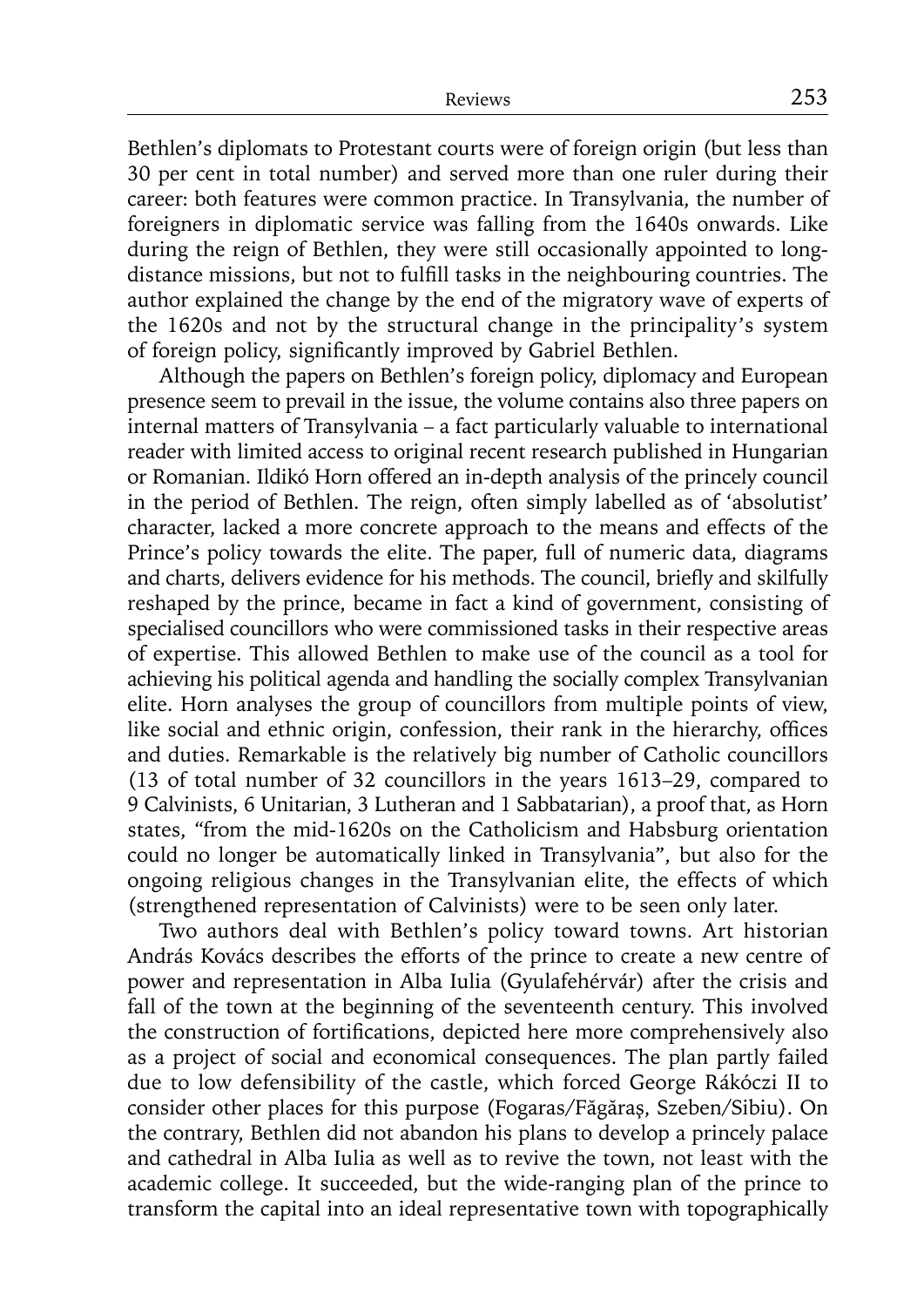ordered seat of the estates not surprisingly proved to be unrealistic. Kovács gathered interesting and scattered data from a variety of sources, however, the paper apparently lacks conclusion and the illustrations are of uneven quality and therefore not always clear enough.

The second study on towns concerns the relation between Gabriel Bethlen and the town of Brassó (Kronstadt/Braşov), one of the wealthiest towns of the principality. Zsuzsanna Cziráki has based her research on the precise account books of Brassó. Thus, the study is part of recent intensive research on the Saxon towns, possibly because of their preserved extensive archives, whose importance and scale make them important not only to local history but to the history of Transylvania and the region as well. Recently, Cziráki has published a monograph on this subject.<sup>6</sup> The princely visits to the Saxon town, made on the basis of an old privilege, help clarify the image of the political relations between the central power and town self-government. Again, the inner tension of Transylvanian politics comes to the fore, which also comes out at once as a local example of some aspects of the premodern statebuilding. Hosting the court and princely household – an undertaking financed by the town also when they stayed in the vicinity of Brassó –  $cost$ really a lot (approx. 1,000–1,600 forints, including the gifts, compared to 1,300–1,500 forints spent by the town on a single military campaign of the prince) and therefore became a matter of discussion, and was at times resisted. The number of guests was negotiated, as the hosts had in mind the oppressive policy of Prince Gabriel Báthory. Bethlen fixed the relations with the Saxons and forced them to compromise, as he intended to increase his influence over the significant political and economic player, the privileged Saxon *Universitas*. In any case, as numerous cases show, both sides managed to build the relationship on deals and measured decisions. The core of the paper and its most valuable part is a detailed description of food supply, accommodation and court, which gives an insight into the culture of everyday life (even if hosting a prince was quite rare event), court history, urban history and commerce.

The issue of *The Hungarian Historical Review* on Gabriel Bethlen is not a comprehensive volume on the prince and his reign, but nor it was intended to fulfil this task. Therefore, the narrow character of some papers is not a disadvantage. They provide evidence of the research currently undertaken. Is seems that editors have made a good choice in concentrating on political and diplomatic issues, whilst the issue of princely propaganda and image has been investigated quite intensively in the last years and dominated some of the anniversary publications as well. Seemingly, there is a gap in papers based on Ottoman sources in the issue, but a balance for that gap are papers

<sup>6</sup> Zsuzsanna Cziráki, *Autonom közösség és központi hatalom. Udvar, fejedelem és város viszonya a Bethlen-kori Brassóban* (Budapest, 2011).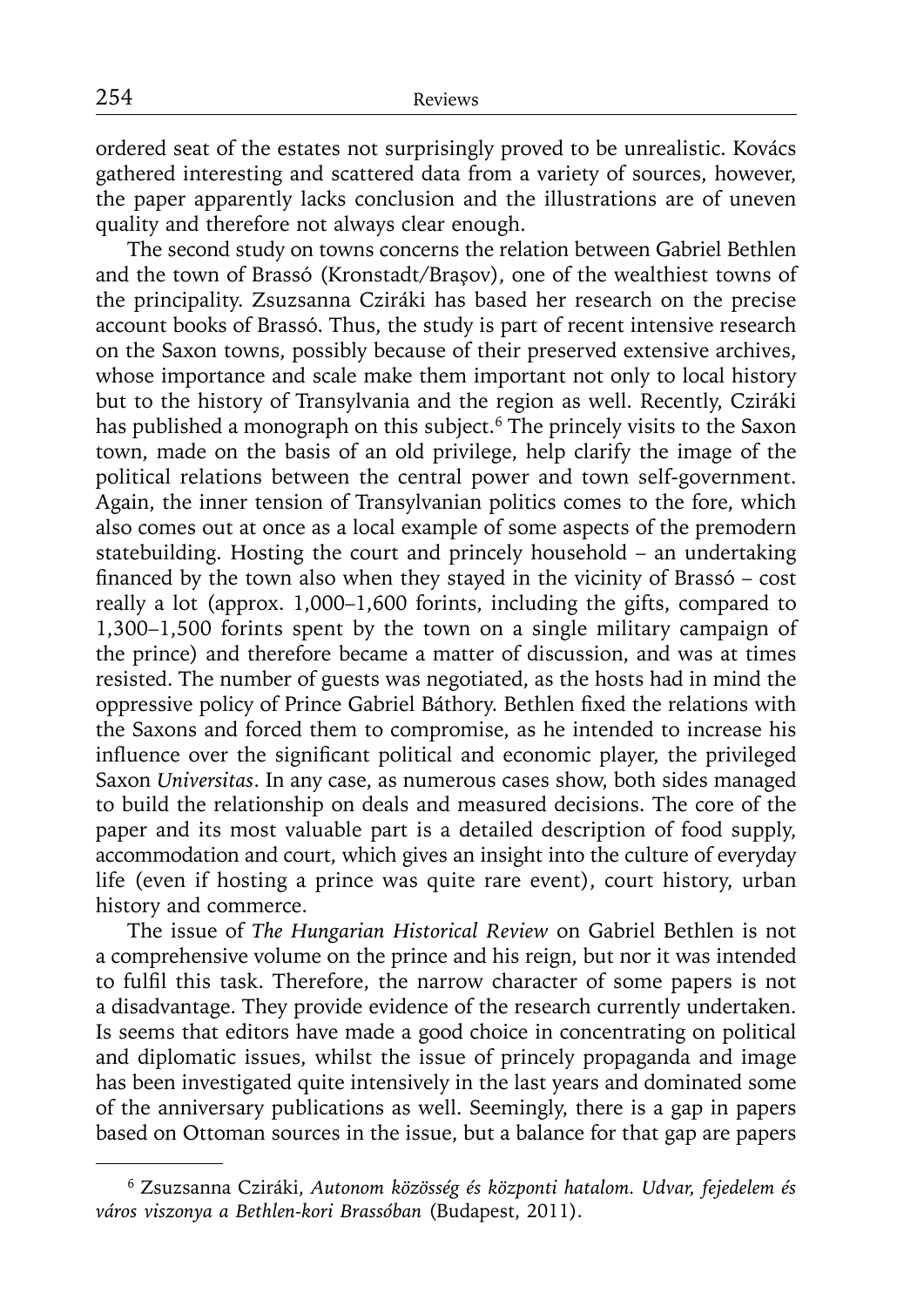published recently elsewhere, also in English.7 Most of the papers were basically intended for use of experts in the field, but, as a result, the editors avoided producing just yet another anniversary publication for the general reader. The issue delivers a set of papers which deal with the period from diverse angles and on various types of sources: from local to international. The texts are well-documented and no doubt essentially contribute to the international research. What is perhaps most striking regarding the historical research on Bethlen and his era presented in this volume and in other recent Hungarian publications on Bethlen, is that despite a long-studied subject, in this case political and diplomatic-service history can still provide us with new findings.

*proofreading Tristan Korecki Szymon Brzeziński*

David Frick, *Kith, Kin and Neighbors: Communities and Confession in Seventeenth-Century Wilno*, Cornell University Press, Ithaca and London, 2013, 529 pp.

The Polish-Lithuanian Commonwealth as a multi-religious and multiethnic country has repeatedly been discussed in historical studies. It seems that the topic ranks among the well recognised ones. The monograph by David Frick, summarising the many years of studies on the denominational socio-topography of Wilno, is quite distinctive as far as research on the Commonwealth is concerned. First, it describes the functioning of representatives or exponents of the multiple confessions and religions within urban communities, rather than the nobility. Second, the multi-religious and multiethnic quality is analysed from a micro-historical perspective. This methodological proposal is decisive with regards to the uniqueness and value of the book.

The author focuses on the seventeenth-century Wilno, as perceived by its residents. The question of what the daily coexistence of representatives of the many denominations and religions looked like within a defined urban space is basic for the monograph as a whole. Frick investigates the strategies of building a network of interpersonal contacts that were applied by representatives of the various religions. Wilno is compared to West-European multi-confessional cities. The micro-historical analysis enables the reader to

<sup>7</sup> Balázs Sudár, 'Iskender and Gábor Bethlen: The Pasha and the Prince', in Gábor Kármán and Radu G. Păun (eds.), *Europe and the 'Ottoman World': Exchanges and confl icts (sixteenth and seventeenth centuries)* (Istanbul, 2013), 141–69; Gábor Kármán and Lovro Kunčević (eds.), *The European Tributary States of the Ottoman Empire in the Sixteenth and Seventeenth Centuries* (Leiden and Boston, 2013) (papers by Gábor Kármán, János B. Szabó); Sándor Papp, 'Friedensoptionen'; for Hungarian-language references, cf. *idem*, 'Bethlen Gábor, a Magyar királyság'.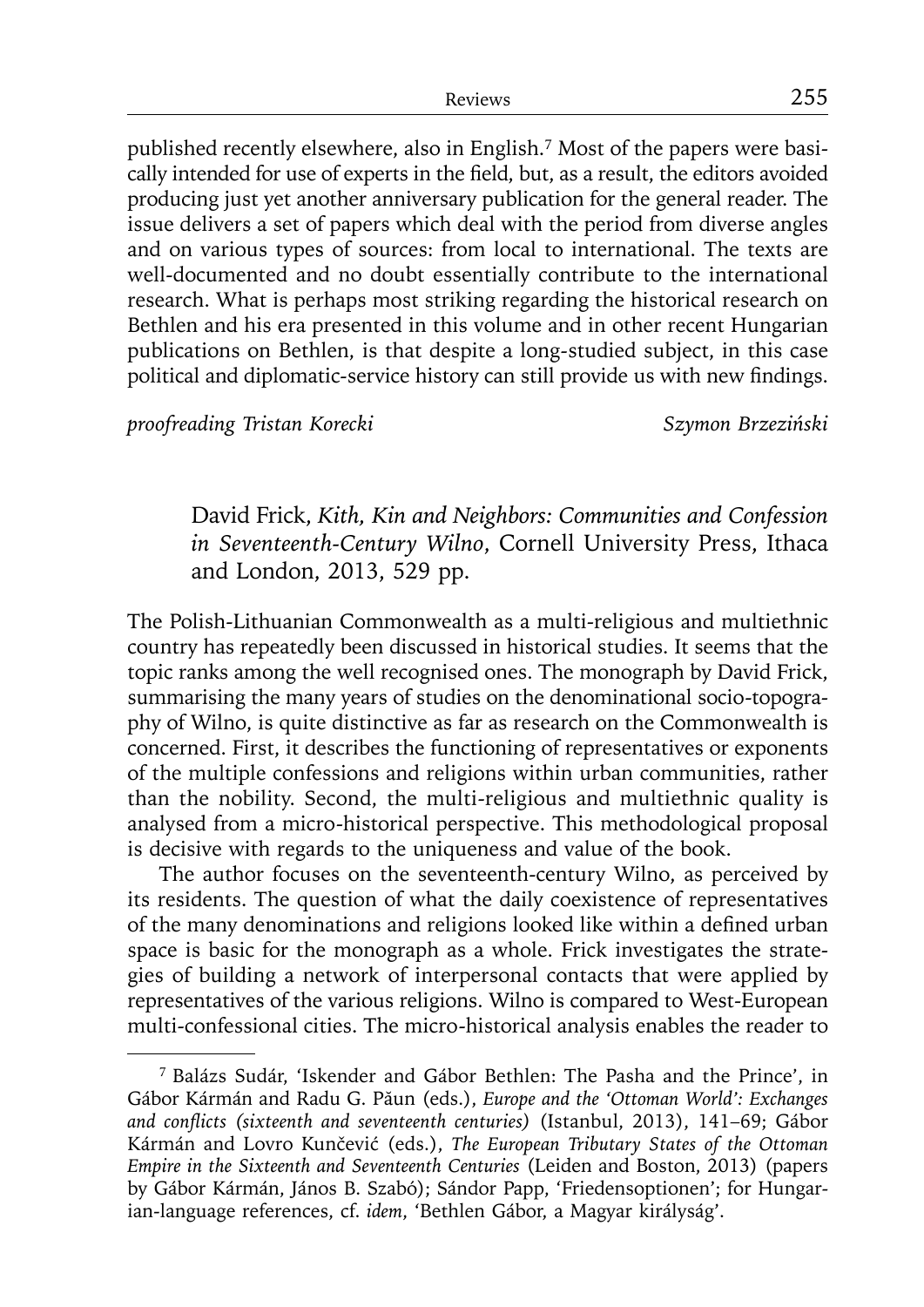meet the people and learn how the seventeenth-century Wilno 'sounded' and 'smelled'. Frick has been inspired by the research done by Benjamin Kaplan and the catalogue of questions he proposed around the conduct of 'ordinary people', which means those who shaped everyday toleration in the urban areas.

The study under review is based upon quite an extensive source base, presented in detail in Frick's previous publication.<sup>1</sup> The rich municipal and ecclesial archives, sermons, funeral orations, and polemical literature were used in the first place. It is noteworthy that most of the sources have been taken advantage of for the first time. The study's chronology extends to the whole of the seventeenth century; the period was selected owing to the source material being preserved in a good condition. Micro-historical and linguistic tools have been used in the analysis of the sources.

The monograph is composed of two basic parts. The first analyses the private and public urban space, with the narrative spinning around the category of space. The second describes the people (of various confessions) who functioned within the space; confessional categories are of relevance there.

In the first part, of special interest are the chapters on urban public space. Following a very detailed source query, the author has outlined a map of Wilno's denominations of the 1630s (pp. 21–58). The individual districts are described in terms of their religious and social profiles. Frick has managed to find that confessional settlement areas functioned within the town. These included Protestants (the elites lived at the Castle Hill; the upper classes, in Niemiecka [German] Street; *horodnitstvo* [belonging to the Castle's territory] – the poorest groups); Orthodox-Uniates (the elites – the area around the Marketplace; the lower strata – between the Town-hall to Rudnicka Gate and Gate of Dawn [*Ostra Brama*]; Subocz and Sawicz Streets); Catholic (the elites – the Marketplace area; ecclesial settlements [*jurydyki*] between Skopowa and Bernardyńska [Franciscans Observants] Streets), and the Jewish community (the vicinity of Niemiecka, Szklana [glass], and Żydowska [Jewish] Streets). The individual quarters were rather homogeneous socially; some areas were linguistically homogeneous as well. For instance, the author argues that the vicinity of Niemiecka Street was populated by German-speaking people using a variety of dialects (including the Jews who spoke Yiddish; p. 35). The description of public space is very interestingly complemented by a chapter on the various calendars functioning in the town (pp. 77–98), showing in what ways the method of measuring time influenced the shaping of the public space.

The argument concerning private space sounds less convincing. Frick begins by describing the buildings in detail; then, he 'enters' the houses and analyses who shared the house and in what ways the private space was arranged (pp. 59–76). At this point, important in the analysis is the description of the buildings and the physical description of house interiors, enabling to

<sup>1</sup> David Frick (ed.), *Wilnianie. Żywoty siedemnastowieczne* (Warsaw, 2007)*.*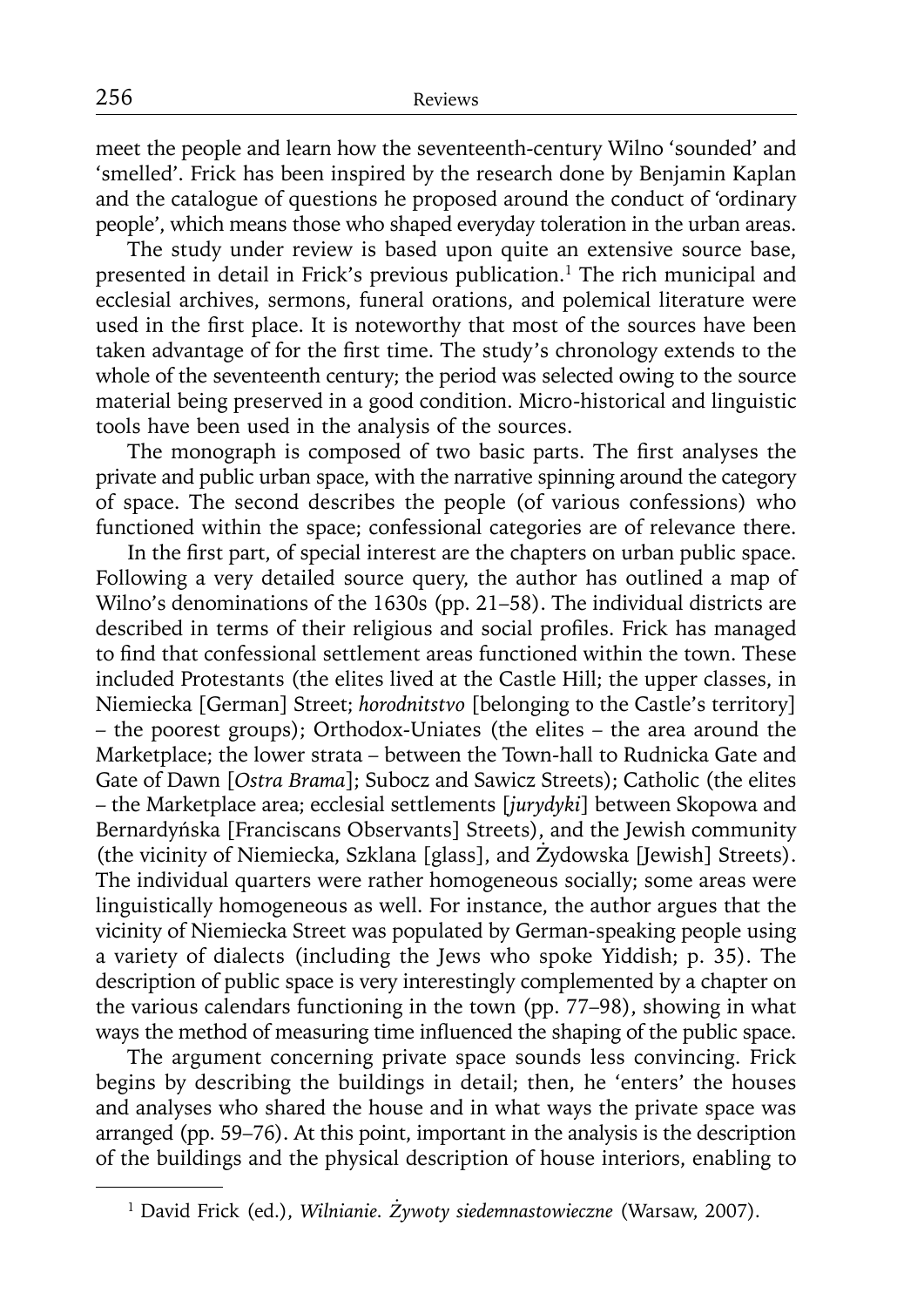precisely define the residential space. As Frick demonstrates, shared rental of apartments and rooms by those identifying themselves with different denominations was a frequent case. Using the sources available, the considerations comprised in this chapter mostly deal with instances of Christian-Jewish cohabitation (pp. 60–3). Cohabitation of people of various religions offers certain interpretative problems, for, as the author remarks, lease of rooms was in most cases driven by economic considerations; ethnic or religious aspects were of no major importance to such decisions (p. 68). Whilst this finding seems apt, it undermines, to an extent, the validity of the argument proposed in the subchapter being discussed. It is moreover obvious that the neighbours or housemates took part in the daily life. The question remains open whether this translated into rendering the social bonds more solid.

The considerations on urban space are closed by a chapter on the languages used by the inhabitants of Wilno and on the language stereotypes ascribed to the individual confessional groups. The multilingual aspect of modern Wilno is pointed out, and examples of linguistic hybrids quoted; made up of two or more languages, such peculiar coinages are found particularly vivid in the suburbs (p. 114).

The second section of the study offers a very interesting description of contacts between representatives of various confessions. Following a conscientious analysis of the sources, Frick argues that, as opposed to the polemical literature and religious propaganda, the confessional borderlines were very often crossed. The shared space and the resulting (in most cases) membership in, and identification with, a specified social stratum was crucial in building a network of human contacts. Confessional borderlines are found crossed in every area Frick has researched.

This particular section of the monograph spins the narrative around the major events in the lives of seventeenth-century Wilno locals. The following areas are discussed in the subsequent seven chapters: birthday, christening feast, appointment of godparents; education; betrothal and marriage; marriage disputes; functioning of artisan guilds; senescence and care of the aged; dying/death. There are two more chapters, on the language used in litigation and on the developments related to the Moscow occupation, both using linguistic tools.

Let us quote some of Frick's findings. He argues that selection of the godparents was a means of building contacts and strengthening the social position; hence, the denomination of a godfather/godmother-to-be was less relevant (pp. 116–31). Such baptismal alliances were most often established among Protestants of different denominations; in topographic terms, the phenomenon was mainly characteristic to the area of Zamkowa [Castle] Street, which means that the elite was primarily involved. This was not the only occurring constellation: Orthodox-Lutheran or Uniate-Catholic alliances sometimes also appeared. Similarly, the confessional limits were crossed in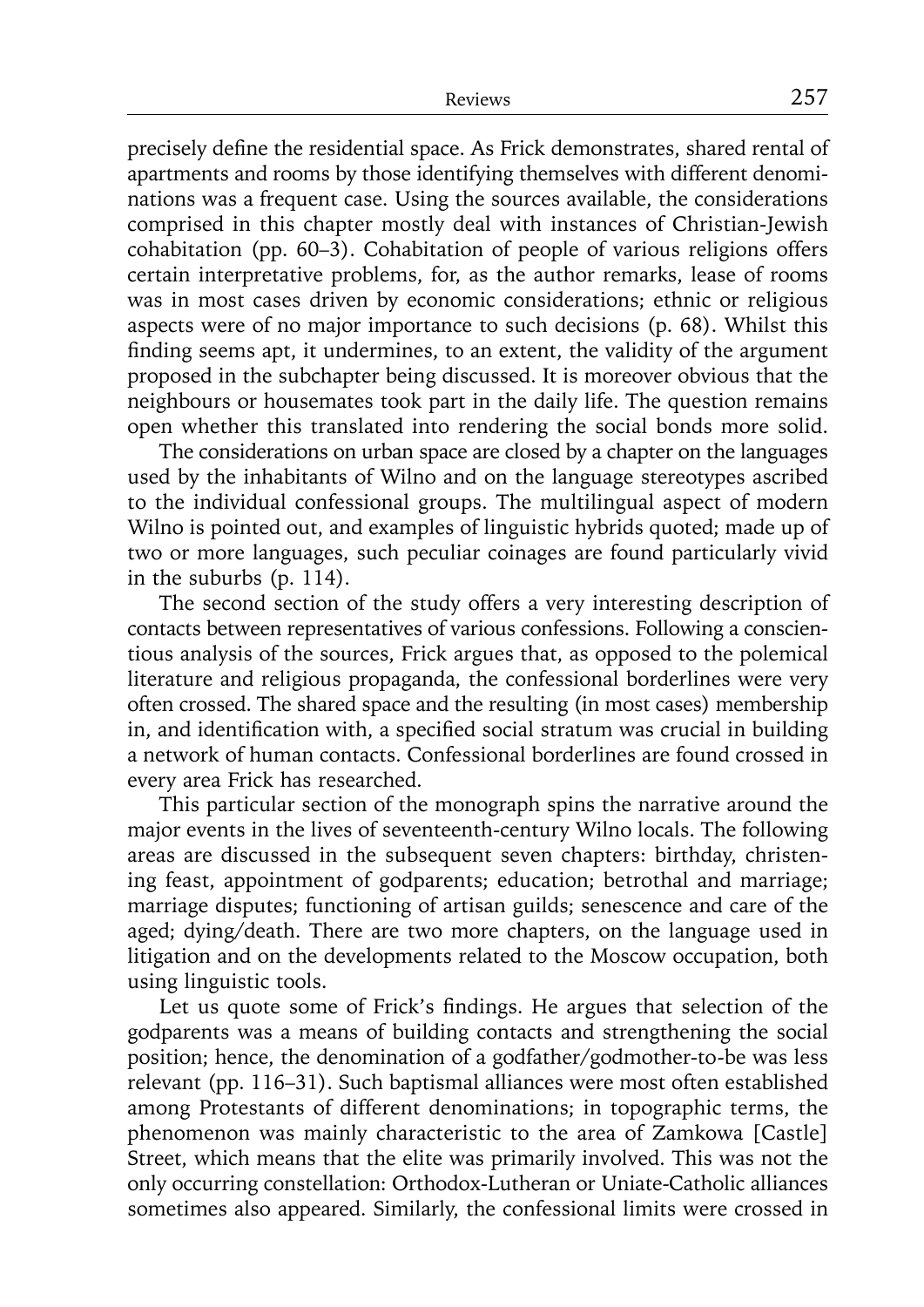education, which is true for crafts guilds. As Frick rightly points out, the guilds functioning in Wilno were multi-religious organisations; moreover, some associations admitted the option for apprentices to learn the tricks of the trade and get employed with Jewish craftsmen (pp. 144–6). Also, the confessional borders were crossed in the course of university studies (pp. 155–60). Being a student with the local Jesuit Academy (College) was an important item in the resumes of Wilno residents of all confessions, marking the beginning of their tertiary education. Mixed marriages were a frequent phenomenon (pp. 209–13); while typical especially to the higher social strata, it is found to have much less often appeared among the poorer people. Alliances for marriage appeared the most frequently among the Lutheran and Calvinist elite, populating Zamkowa Street, as well as the Orthodox and Uniates who mainly resided in Subocz and Końska [horse] Streets. Divorces were not unknown to the seventeenth-century Wilno. Frick has managed to observe that divorcing was most typical to the local Ruthenian (i.e. Orthodox and Uniate) people. In this context, an interesting hypothesis is proposed whereby the tradition of Lithuanian customary law which admitted divorce was more vivid among the Ruthenian populace (pp. 246–7).

Extremely interesting and pertinent is the reasoning on the functioning of crafts guilds (pp. 248–73). As Frick argues, in multi-confessional towns, guilds were primarily economic organisations where religious activity was of lesser importance. One can only consider whether the hypothesis that Wilno was exceptional in this respect within the Commonwealth is right (p. 249); the phenomenon may have actually been typical to the whole of the Grand Duchy of Lithuania. As is known, the statutes of Wilno guilds posed a model and example copied in the Duchy's many other towns.

The deliberations on the old age and care of the old people begin with analysis of the functioning of the Beggars' Fraternity, which also was multiconfessional (p. 325). Similarly, Catholic and Uniate hospitals, which were largely managed by the municipal authorities, extended their assistance not only to the coreligionists in need, whereas the other Catholic institutions are found more homogeneous (p. 331). In the light of the denominational polemics, the Orthodox-Uniate collaboration in aiding the indigent proves rather astonishing (p. 330). Interesting are the remarks on the topography of poverty, especially as regards the emphasised fact that most of the local poor people lived in a close neighbourhood with those most affluent (garrets and basements, p. 351). The discussion on the cycle of life is concluded with a chapter on expiring. Analysing the rhetoric of the last wills of people of various religions, Frick shows various models of death of a Christian (pp. 359–64). Presented are some bequeathals, and we are told how guardians for underage children and widows were appointed. As was the case with the matrimonial policy or selection of godparents, Protestant alliances are the most visible in this area again (pp. 364–78).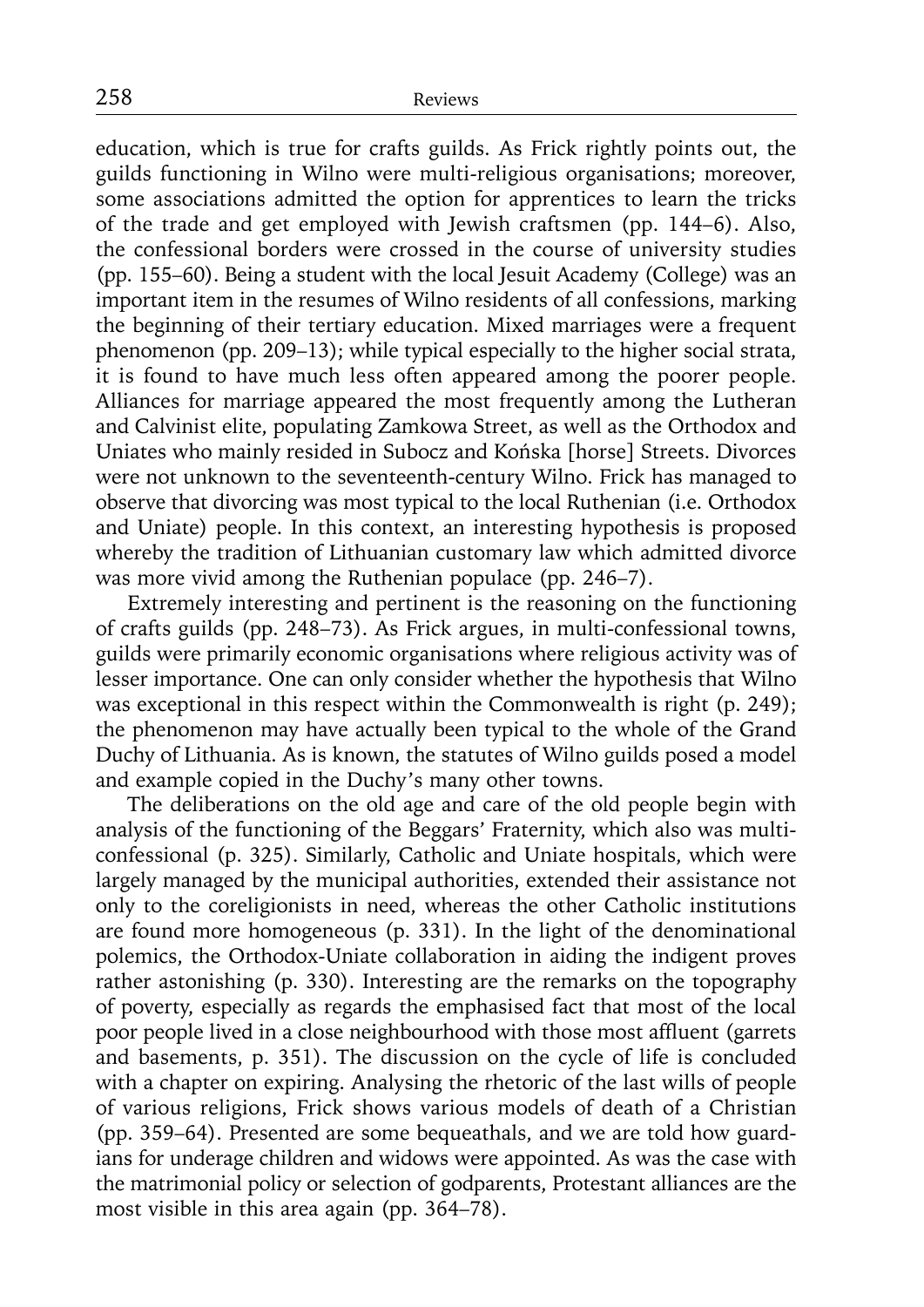The other two chapters, the one on appearing before the court and on the Moscow occupation, are somewhat different than the others; as aforesaid, both use linguistic tools. The language of litigation is discussed in the former (pp. 276–83). The basic litigation formulae and oaths made by representatives of various religions are analysed. The analysis of court documents has enabled Frick to hypothesise that incessant litigations were one of the factors that allowed to maintain peace and calm in heterogeneous communities (p. 275). The arguments concerning the Moscow occupation are interesting; of special value seems the analysis of Konigsberg's sources concerning refugees from Wilno, showing that the people of all the confessions from this town found refuge in Prussia. Moreover, neighbourly contact networks continued to function in exile (pp. 292–300).

The last chapter, offering a sort of summary, concerns the conflicts. In analysing the anti-Jewish incidents in the former half of the seventeenth century, the author proposes an interesting hypothesis – not supported with relevant arguments, though – that the Jews were the most alien group in the multi-confessional town, and thus often fell victim to attacks (p. 409). Following David Nirnberg, Frick argues that violence was an indispensable element of coexistence of the majority and minority alike. Resuming the phrase 'communities of dispute', described earlier in the book, the author emphasises that mutual integration of members of the various religious communities is attested by their appearing together before the courts.

Frick compares Wilno to West-European multi-confessional towns, discerns and describes the differences, and argues that the coexistence model found in Wilno was the closest to so-called bi-confessional cities where the urban space was deliberately distributed among the communities functioning within it. Emphasised is the tolerable liberalism and easiness with which the confessional borders could be crossed in the Commonwealth's town; Frick traces the roots of this phenomenon back to the pre-Christian traditions in the Grand Duchy.

The monograph excellently reflects the problems related to sociotopographic analyses. One has to primarily notice that in spite of a broad chronological framework assumed, what the reader receives is a static image. It might seem that the political and social developments of the century exerted virtually no impact on the life of the town. The focus on case studies regarding individual families causes that the other families, or entire areas of the city, have remained insufficiently researched. The major shortcoming in this context is a much superficial approach to the local Jewry. Although the study's subtitle tells us that coexistence of (Christian) confessions, rather than religions, would be dealt with, Frick has actually resolved to include in his analysis members of other religions - the Jews in the first place. But this procedure was not necessary; what is more, instead of rendering the study more worth of appreciation, it does the converse. The Jewish quarter remains an unsurveyed spot in the detailed map of Wilno being drawn: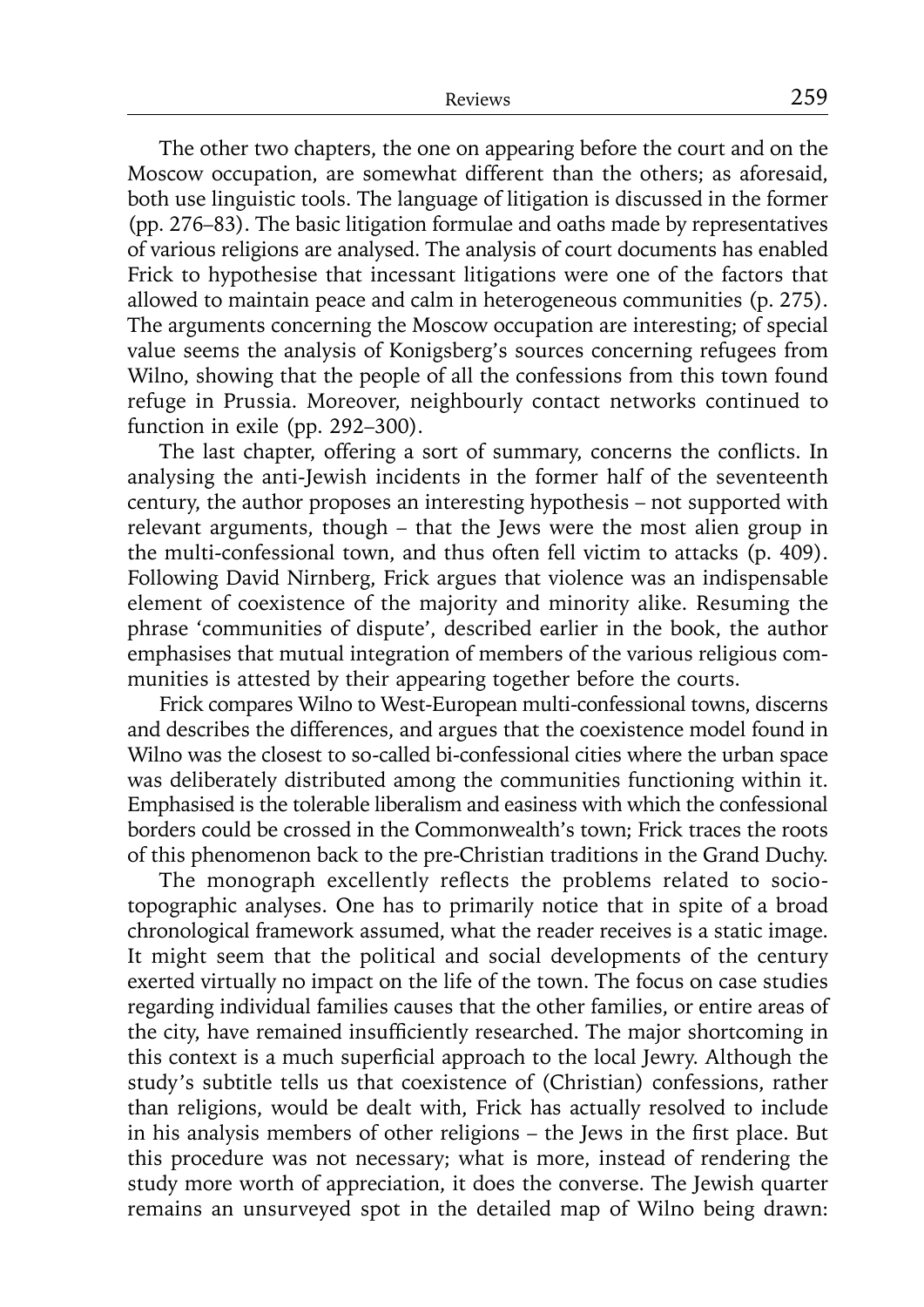it is the only area that has not been described in social terms. The Jews are to remain anonymous; Frick does not even identify the representatives of the top elite; they remain outside the scope of his basic analysis. The catalogue of questions used by the author with respect to Jews is different than the one for Christians. He would not ask about the strategies employed by the Jewish dwellers in the building of a network of contacts with their Christian neighbours, and is not interested whether topography played a part in Jewish-Christian contacts. An evident drawback is that the studies of Izrael Klauzner have not been taken advantage of; in spite of what Frick says about them (p. 428, footnote 12), they are fundamentally different, in the source layer primarily, from the studies of Sergeĭ A. Bershadski. In his description of the Jewish community, Frick has made several elementary mistakes. For instance, he mistakes the Jewish head-tax with the general head-tax which in the 1670s was paid by Jews on equal footing with the Christians. As it seems, he not quite satisfactorily highlights the influence of the Jewish religious law on the daily life. The rules of kosher are not referred to at all, although they are basic for a number of issues discussed in this study (residential space, ritual slaughter, dressmaking). Such perfunctory treatment of the Jewish community makes one cautious in approaching the author's hypothesis whereby the Jews were the most alien group in the multi-ethnic community. Hence, it seems to me that this monograph would have been more interesting and coherent with the Jewish aspects left outside of the analysis.

In summary, it has to be stressed that in spite of its shortcomings, the Frick monograph is an excellent piece of reading. Moreover, this publication is very interesting, and no less important. It offers an interesting methodological proposal for studies on multi-ethnicity and multiplicity of denominations. Let the hope be entertained that similar studies will be carried out also with respect to the other multi-confessional and multicultural towns or cities of the Polish-Lithuanian Commonwealth.

*trans. Tristan Korecki Maria Cieśla*

Jerzy Ogonowski, *Sytuacja prawna Żydów w Rzeczypospolitej Polskiej 1918–1939. Prawa cywilne i polityczne*, Żydowski Instytut Historyczny im. Emanuela Ringelbluma, Warszawa, 2012, 161 pp.

Jerzy Ogonowski was a law historian and the author of the well-known and highly regarded monograph *Uprawnienia językowe mniejszości narodowych w Rzeczypospolitej Polskiej 1918–1939* [The language rights of national minorities in the Republic of Poland from 1918 to 1939]. The work discussed here, published after the early death of its author in 2008, is the continuation of his interests.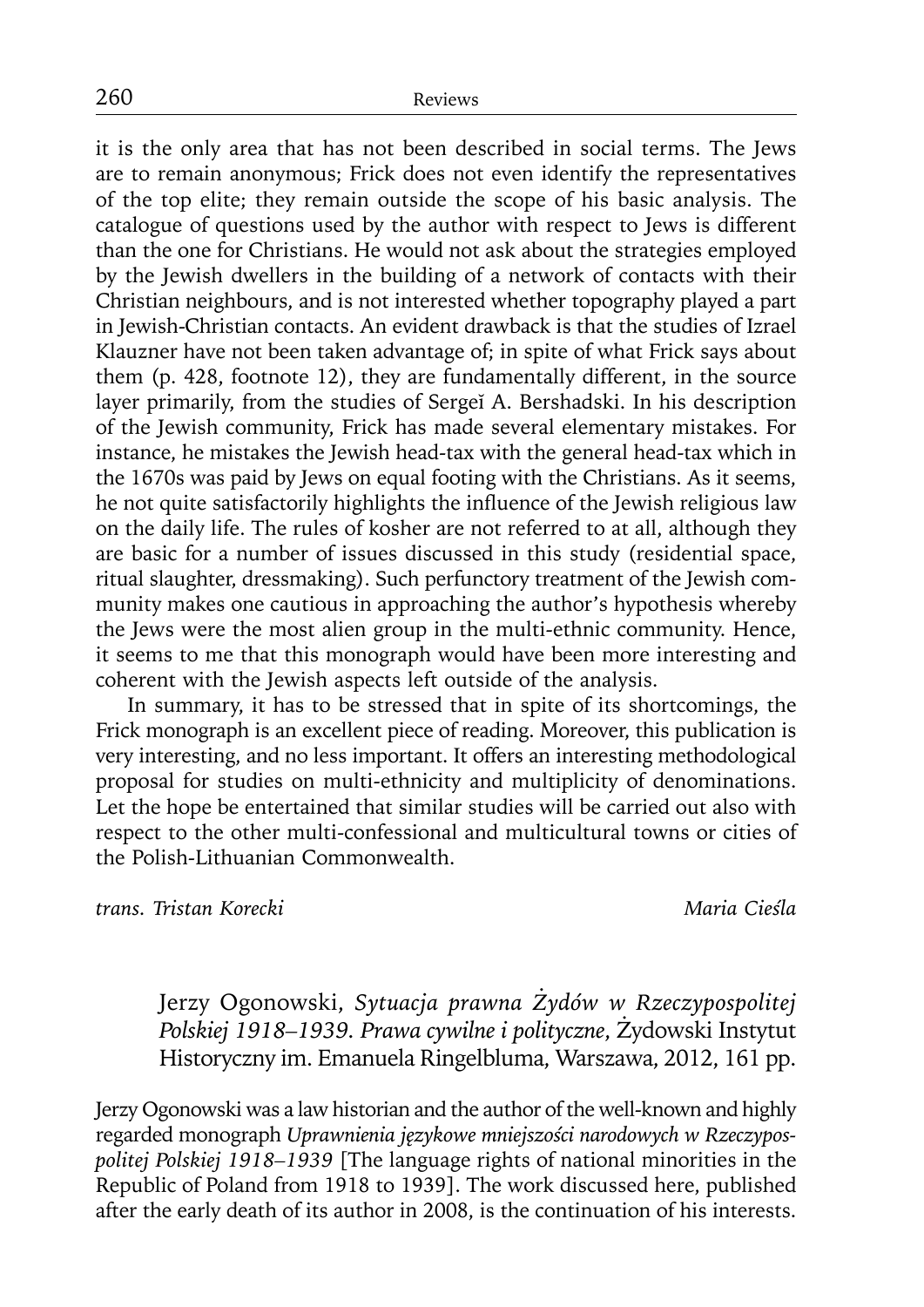The book is not very lengthy with a little over 150 pages and this is one of its strengths. The author avoided overloading the work with information that was only remotely connected to the subject, a fault which is sadly rather typical of today's writings. It is enough to say that he managed to describe the legal situation of the Jews in the three partitions just prior to Poland regaining independence on two pages – including all the important information.

The main part of the book is preceded by an introduction which contains all the essential information about the Jewish community of the Second Polish Republic, presenting its size, locations, the languages spoken, as well as the political, financial, occupational, and social divisions that existed amongst the Jews. It is not only the ability to include all the key information that is worth admiration, but also the short – and very accurate – explanation, which introduces the Jewish minority of the interwar period to the reader. The author even found enough space to critically analyse some of the basic sources (such as censuses), to explain the phenomenon of the Hebrew language and to describe the basic guidelines of various political orientations.

After this short introduction, we receive the main part of the book which is closely linked to the issue of the legal standing of Polish Jews. The author, as a lawyer, does not only read the letter of the law, but also explains the rules of its functionality in practice. He explains, for example, that the term 'formal equality' does not have to be read in opposition to practical equality, but it means that in certain circumstances it is allowed to derogate from legal equality. As for the Jews of the interwar period, they were excluded not only during the confirmation of the officer's degrees assigned by the authorities of the occupying countries, which is a very well-known fact, but also in other cases, often unknown even to researchers of Jewish history. The author not only deals with the laws relating directly to the Jews, but also with the ones which, although they were not directly used against them, or more broadly – against national minorities – were nonetheless affecting these groups. Two examples would be the legal profession act that restrained the representatives of minorities from accessing the profession, and the denaturalisation act of 1938, which, although it did not mention the Jews specifically, was formulated in a way that hit their rights.

The work is arranged by topics. Subsequent parts are focused on citizenship, military duties, problems with language rights, names and surnames, identity documents, marriage and divorce, registration of marital status, education, business (industry, crafts, and trade), public service and free professions, associations, societies and unions, and finally – communication with Palestine and the Jewish diaspora. It is difficult to discuss all these topics in a brief review. It may only be worth noting that we are dealing with two types of laws and regulations. Some legislation should apply to all citizens, but for various reasons distinguished Jews – like in the case of citizenship, where they had to take into account the agreements of the Little Treaty of Versailles, or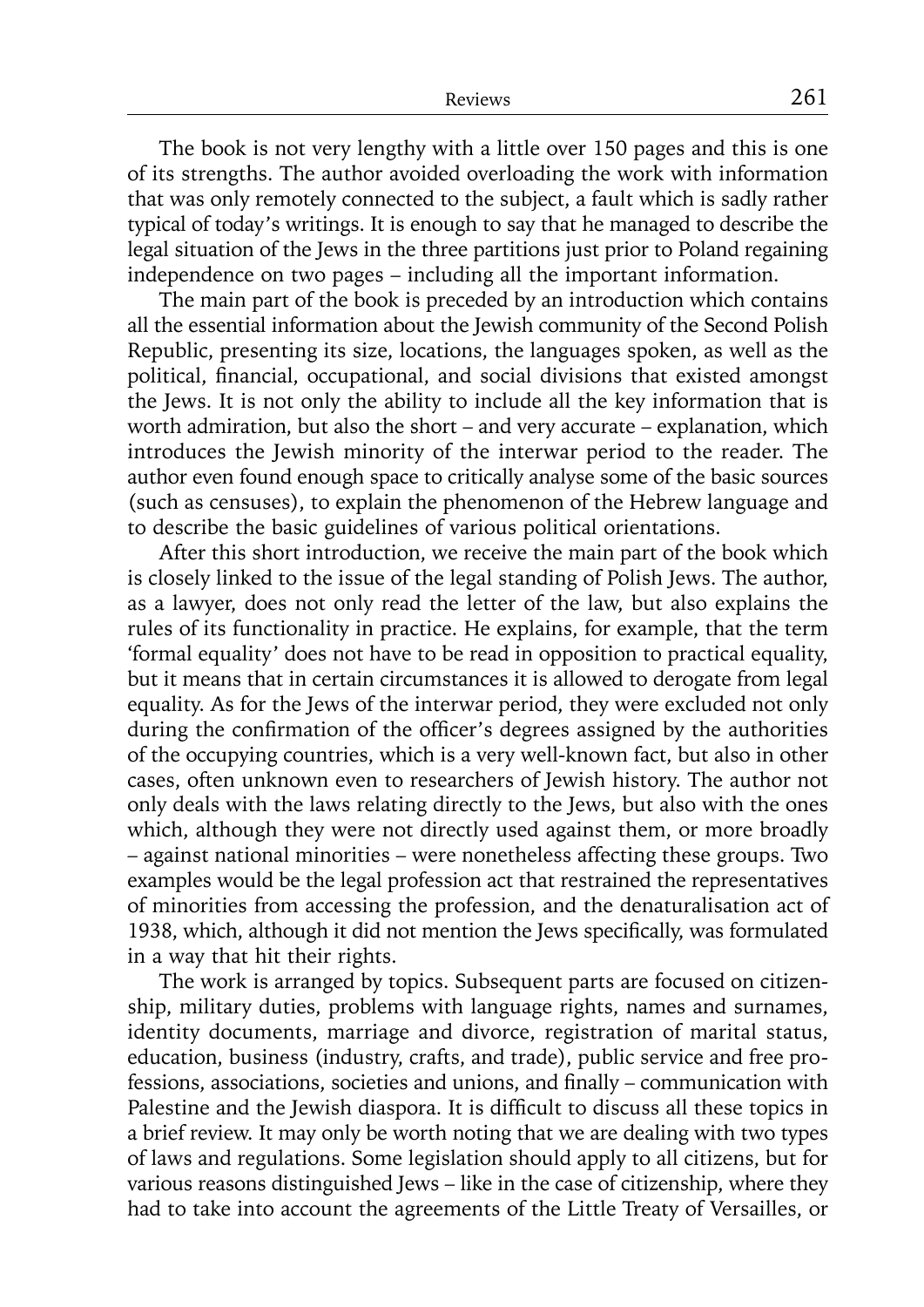public service, in theory accessible for all. There were also areas in which the question of nationality or religion was crucial – matters relating to family and marriage, language rights, and last but not least, communication with Palestine.

The author deals with rarely raised legal issues and writes about problems which have hardly ever been mentioned even by experts on the Jewish issues of the Second Polish Republic. He writes, for example, about the situation of stateless Jews – a non-marginal group, because they counted several hundred thousand people. One of the most interesting chapters is the one about military service. Here you can see the dilemma of the authorities, in having to admit army recruits of different nationalities, whilst at the same time fearing their presence (although, as the author notes, they were the least worried about the Jews). It should be noted that in this chapter – as in all the rest – Ogonowski does not only describe the rules, but also shows what consequences they had – for example, how reluctantly the army welcomed Jews in 1920, interning volunteers as well as recruits at the Jabłonna camp. Also, it is a fascinating and little-known fact that the allotment to different areas of the military depended on nationality: aviation, the navy, communication and the military gendarmerie were reserved only for Poles. It appears that this information was not widely known even to those concerned, because even in the contemporary Jewish press there were no complaints about this type of discrimination. The author also points out how problematic the Jews were from the Polish point of view, being seen as illiterate because they did not know the Latin alphabet.

In the chapter on name changing, the author also refers not only to the law, but gives examples of the impact of certain moves in practice – first of all, what penalties threatened Jews, who, without a court decision, officially began to use their Polish name instead of their Jewish one, which, it seems, was widespread amongst assimilated Jews.

The chapter on Jewish marriages is truly fascinating. It turns out that although the rabbis granted marriages – state courts, completely unfamiliar with the rules of the Jewish religion, had to grant divorces. According to the author, in fact, in these situations, it was the rabbis who, as appointed experts, passed the decisions, especially in the former Russian partition. Anyway, it turns out that in some cases, the courts of the Second Polish Republic applied the rules of the Jewish faith, despite not knowing them at all – The Supreme Court repeatedly had to speak on such decisions.

The author also describes the problems associated with the so-called ritual marriages – valid religiously, but not legally. Their existence and the problems resulting from them are widely known, but so far I have not met with reflections on how both the state and the Jewish community could practically ignore this issue for the entire period of the Second Polish Republic and not do anything towards changing the law or the custom. The problems arising from the existence of these marriages were in fact very serious. Aside from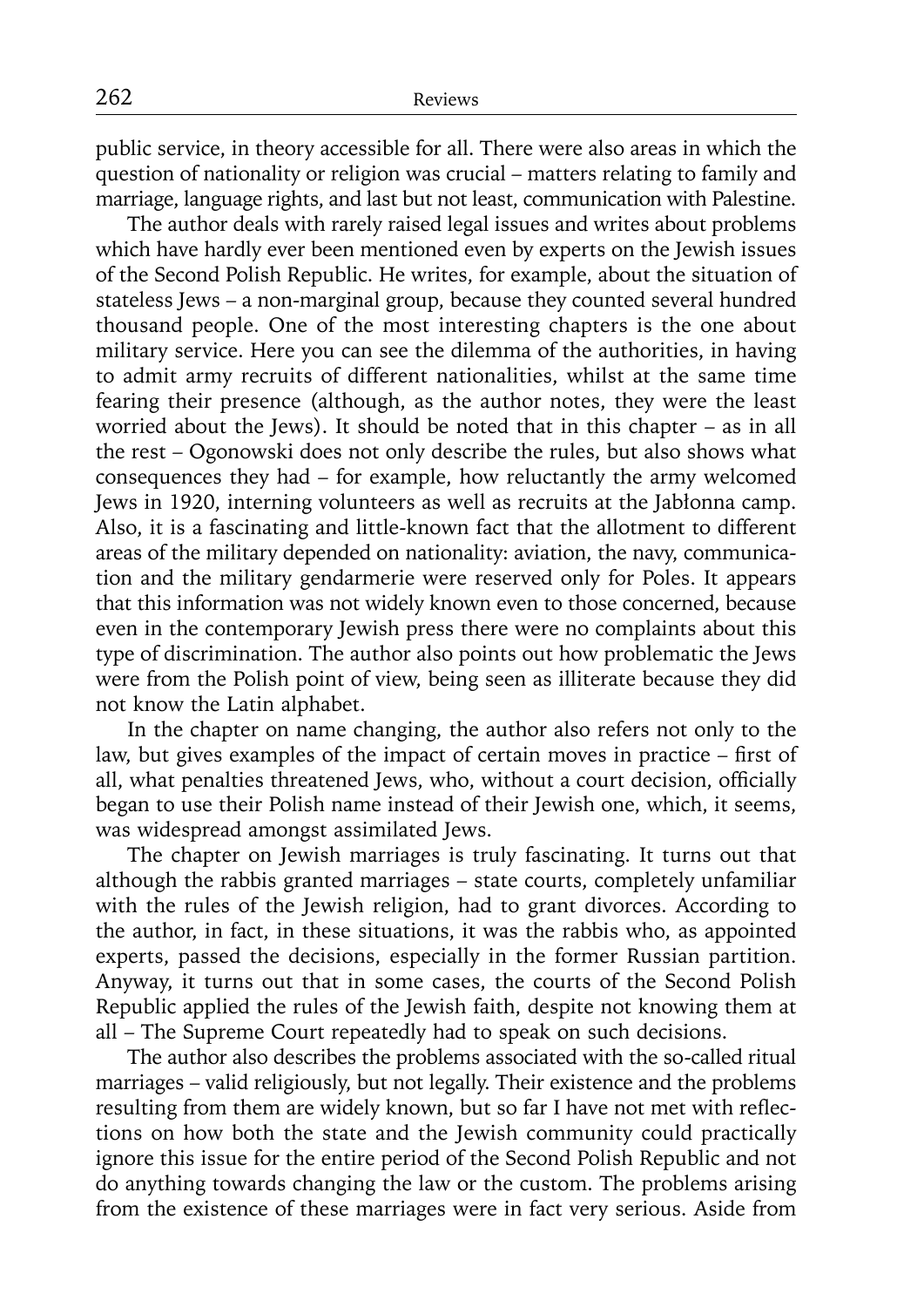the number of allegedly 'illegitimate' children, widows and orphans did not receive pensions, they could not inherit, nor did they receive compensation in the event of an accident. The author is probably right when he says that for this situation we can blame not only, or even primarily, the imperfect civil law of the Second Polish Republic, but most of all, the backwardness and conservatism on the part of the Jewish community.

Moreover, not only marriage, but the registration of newborn citizens of the Jewish faith was also an unresolved problem. While reading this chapter, it is hard to believe that such an incredible mess prevailed in this field in a twentieth-century European country.

Only two parts of the work are slightly weaker than the rest. The first is the entire chapter called 'Prowadzenie przemysłu, rzemiosła i handlu' [Running industry, crafts and trade]. For such a small volume, the author devotes too much space to industrial law itself (which is the same for everyone) and to the relatively well-known data, concerning the participation of Jews in industry, crafts and trade. We find here only a little information about the regulations and laws – apart from the well-known Sunday trading ban, recognised by the contemporary Jewish community as discriminatory. There is also no information about the banning of ritual slaughtering, which hit not only Jewish religious life, but also Jewish businesses. The second weakness of the work is the section on higher education, which is too short and definitely far too vague. The author only mentions the *numerus clausus* and the 'Ghetto benches', ignoring the entire discussion of whether these solutions have a legal base and are compatible with the Constitution.

Although it is extremely difficult to even briefly discuss the rich content of this thin book, it is clear just from the indication of the content of a few chapters that it raises problems little-known not only to the general public, but also to many historians of this period. The language is also one of the many advantages of this work. Holding in your hands a book about legislation, you generally expect dry, legal language and perhaps a useful, but rather boring read. The work of Jerzy Ogonowski is definitely useful, but not dry, nor boring. The author not only cites the relevant laws and regulations but illustrates them with specific examples and anecdotes. He also seeks to show how the law functioned in real life and what the consequences of certain laws were. Pre-war caricatures and jokes and some photographs of documents have been included, but in this case, unfortunately, they are not always well-chosen for the text.

In other words: this is definitely a book that every researcher interested in the history of Polish Jews, national minorities or even more broadly – in the history of the interwar period, should have in their own reference library. And, by the way, it is surprising that such a fundamental work for the study of the situation of the Jewish community in the Second Polish Republic has come out so late.

*trans. Enys Launder Anna Landau-Czajka*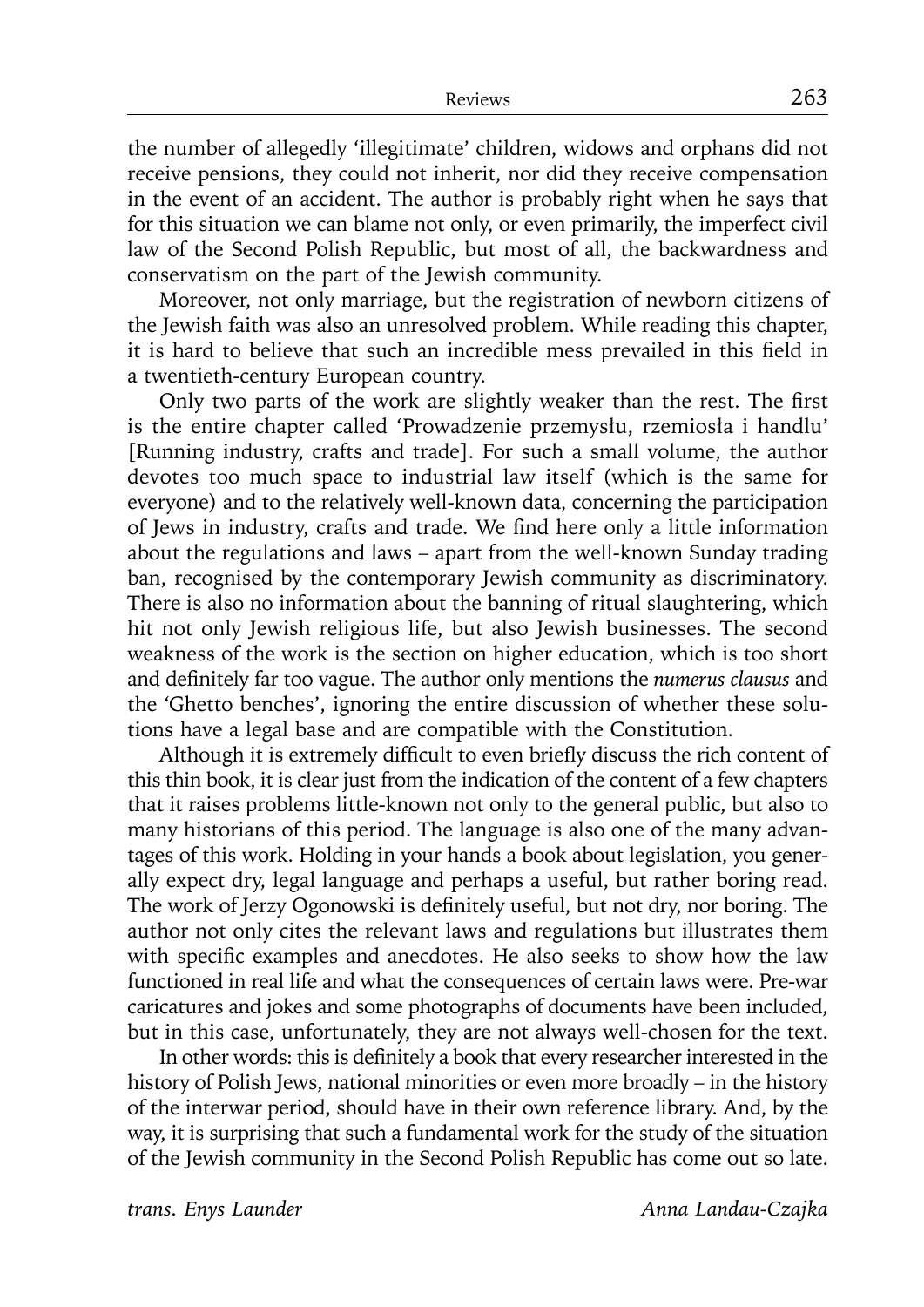Maksym Hon, *Iz kryvdoyu na samoti: Ukrayins'ko-yevreĭs'ki vzayemyny na zakhidnoukrayins'kych zemlyakh u skladi Pol'shchi (1935–1939)*, Rivne, 2005, 192 pp.\*1

Although the contacts between Polish and Ukrainian historians have lately been quite animate, the dialogue between the two milieus is remarkably selective. It extends to a rather small group of issues – in fact, a set of so-called tragic chapters in the mutual relations of both nations. Among the numerous facts attesting to this state of affairs is that the extremely important book by Maksym Hon on the Ukrainian-Jewish relationships within the Second Republic of Poland in 1935–9, published in 2005, has only recently fallen into my hands; the book has remained completely unknown in Poland. This is the first attempt in the Ukrainian historiography, and, it seems, the only one which is based on serious source query, that undertakes a systematic analysis of this extremely important issue. The reference source for this publication consisted, in the first place, of the archival repository of Polish central and regional authorities of the 1930s (official documentations of authorities of various instances; periodical reports of provincial [voivodeship] and county [*powiat*] authorities; court records). Another important item was the output of Jakub Hoffman, a teacher, outstanding social activist and parliamentarian, from Volhynia. Plus, archival resources of the Organisation of Ukrainian Nationalists–Ukrainian Insurgent Army (OUN–UPA), kept in Ukrainian archives. The author has moreover carried out a systematic query of selected items of the press – Ukrainian, Jewish, and Polish (extending to i.a. *Dilo*, *Ukrayins'ki Visti*, *Avangard*, *Chwila*, *Biuletyn Polsko-Ukraiński*).

The study is structured according to the issues discussed. Chapter 1 deals with the influence on the Ukrainian-Jewish relations of both nations' attitude toward the Polish state. The author remarks that most Jewish milieus proved loyal with respect to Poland. Their basic goal was to attain the possibly most advantageous position within the country's existing legal and political system, and to opt for stabilised international arrangements. This latter aspect was particularly important after Hitler came to power. The stance displayed by the Jews in Poland encountered a negative reception from the Ukrainian national movement to which refusal to acknowledge the Polish state as a rightful sovereign of the lands referred to as the Western Ukraine was fundamental. Hon indicates that the above-outlined primary dissimilarity in the perception of Poland as a state was among the substantial drivers preventing a real political cooperation between both nations, including in the 1935 'Polish-Ukrainian agreement' time.

<sup>\*</sup> This review was fi rst published in Polish in *Roczniki Dziejów Społecznych i Gospodarczych*, lxxiii (2013), 326–9.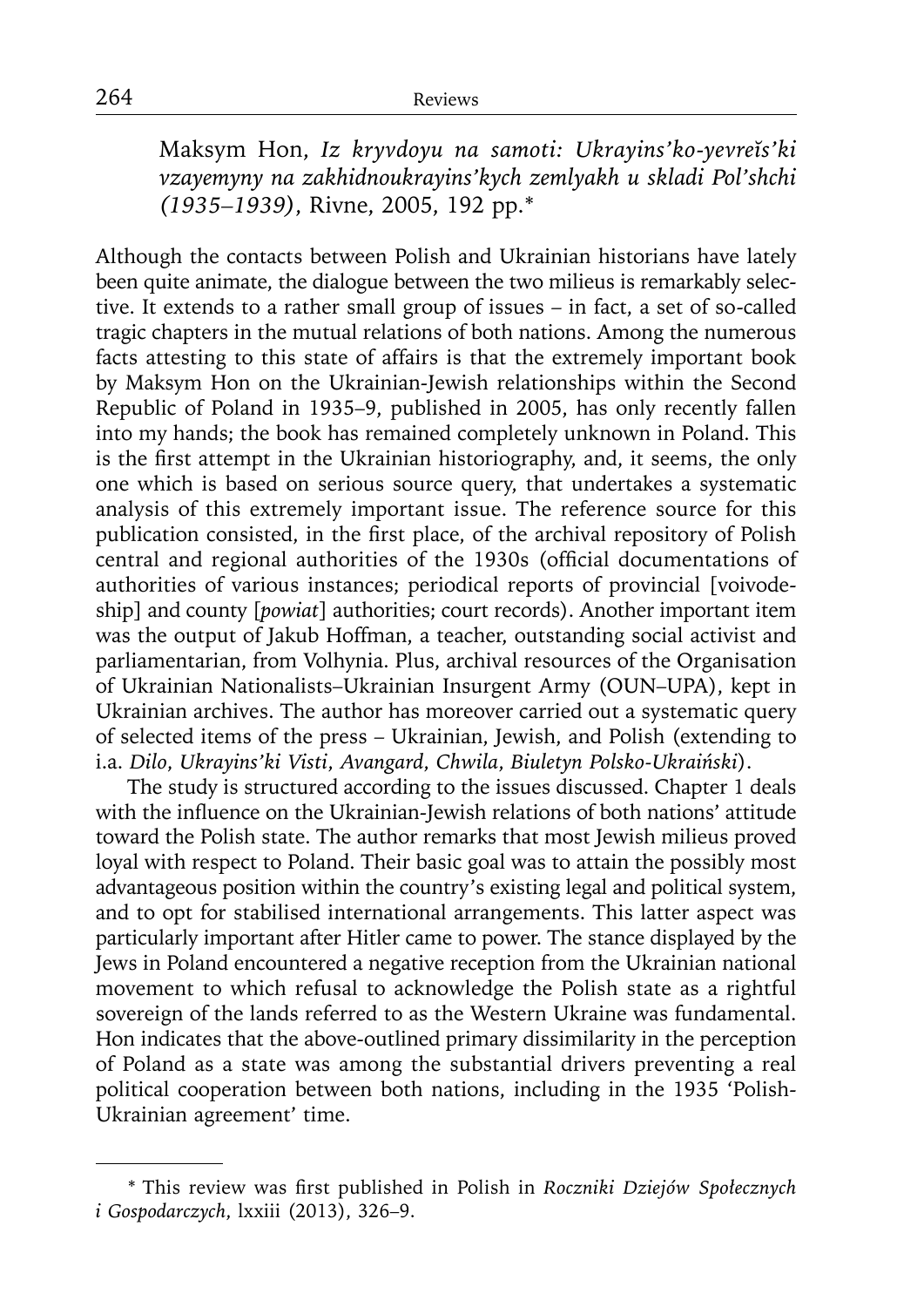Chapter 2 analyses how the Ukrainian-Jewish economic conflict unfolded. It is argued that the reason behind it was a structural contradiction between the interest of the Jews who strove to maintain their then-existing positions in non-agricultural sectors of the economy and the interests of the Ukrainians for whom exceeding the limits of agricultural jobs and building of their own commerce and manufacturing industry was the sine-qua-non condition for getting out of material destitution and to undergo social modernisation. The conflict, visible in as early as the 1920s, flared up in full force during the Great Depression and did not die out until the World War broke out. The two nations' fierce economic rivalry had a political dimension too: the Ukrainian politicians emphasised that development of networks of Ukrainian economic institutions, particularly as part of cooperative structures, is a form of legitimate struggle for the national rights. What is more, since 1932 the radical Right formations' (OUN, Front of National Unity) organised political actions (inciting to boycott Jewish enterprises, exerting pressure on the local Jews to leave their residential localities, the 'window war', leafleting actions, sporadic cases of physical violence) meant to reinforce the Ukrainian economic actions. The economic conflict and its ideological envelope no doubt strengthened the barriers separating both nations.

Chapter 3 is focused on giving grounds to the statement whereby the 1930s saw the popularisation in the West-Ukrainian public opinion of the notional cluster *żydokomuna* ('Yid-Commies', 'Judeo-Bolsheviks'). In the twenties and thirties, certain Jewish milieus were open to radically leftist and communist slogans; this did not pose a problem, though, for at the same time, a considerable part of the Ukrainian political spectrum represented *radianophiliac* (i.e. pro-Soviet) attitudes. However, early in the thirties, especially in face of the Great Famine, the Ukrainian camp definitely reoriented their attitude toward the USSR and communism; moreover, radically nationalist and extremely anticommunist views began spreading among the Ukrainians.

Meanwhile, some of the Jewish leftist milieus did not shift to unambiguously anti-Soviet or anticommunist positions. Moreover, after a number of Ukrainians, Belarusian and Poles turned their backs on communism, the role of Jewry in communistic organisations in Poland grew. This paved the way to the formation of the idea claiming Jews to be the main advocates of communism, thus being guilty of the tragedy of the Ukrainians within the USSR and continually posing a threat to the Ukrainian national interests (pp. 96–7). Anticommunist canvassing with anti-Jewish colouration grew intensified in 1936, the year of the tenth anniversary of the assassination of Symon Petlyura. Numerous publications emphasised the Jewish support for the Bolsheviks in 1917–20 and, thereby, an adverse influence of the Jews on the lot of the Ukrainian struggle for independence; dominance of Jews in the leadership teams of the Russian and international communist movement was pointed out to. Ardentness in spreading anticommunism with a strong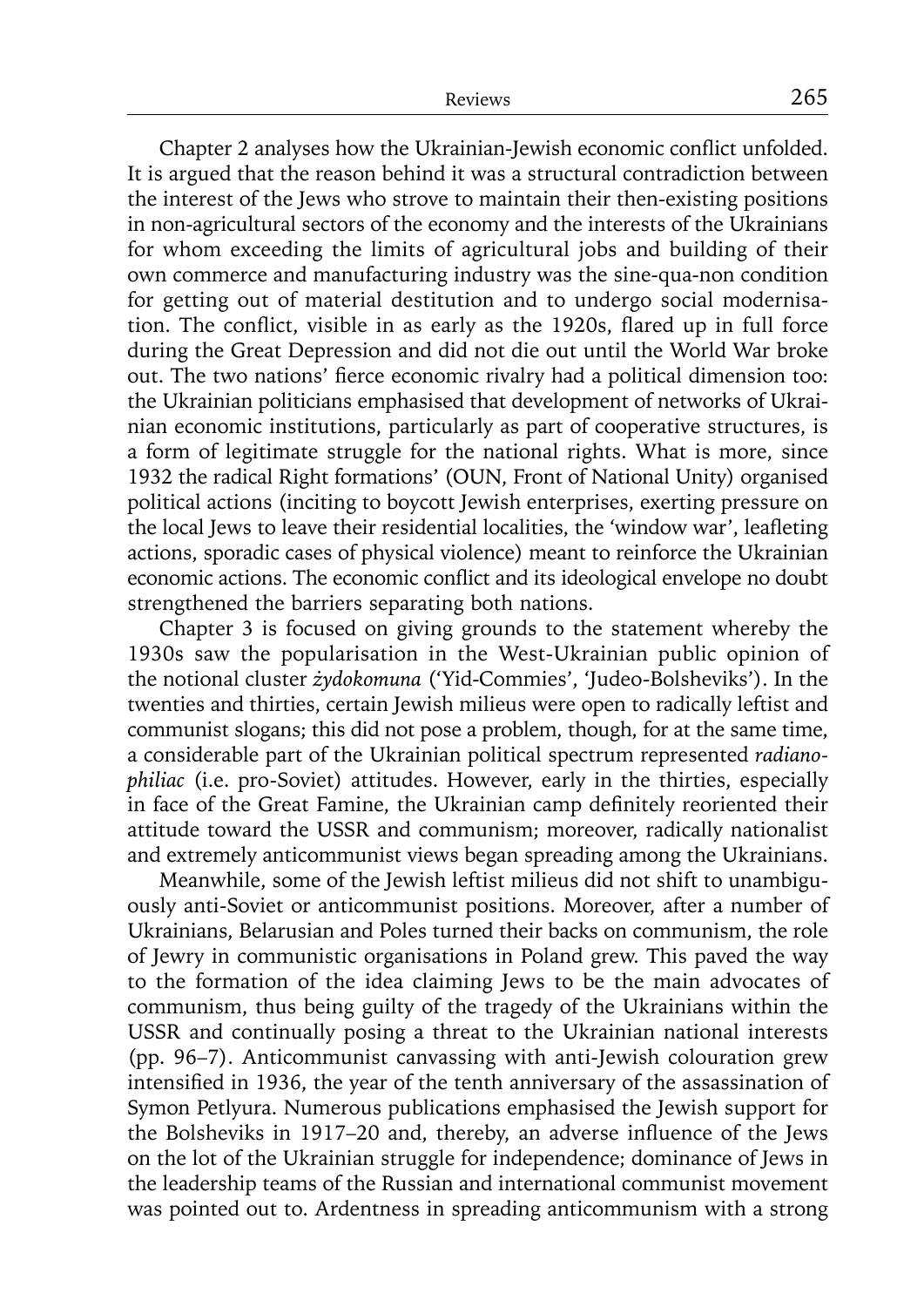tint of anti-Semitism was peculiar to the radical Right, but – let us emphasise – the slogans propagated by them were not replied with a resolute repulse. The only thing the Ukrainian National Democratic Alliance (UNDO) afforded was declarations emphasising that not all the Jews were communists. The leftist milieus remained silent, in order to avoid accusations that they also remained under Yid-Commies' influence. There is no need to explain that the extensively propagated 'Judeo-Communist' stereotype was for many a Ukrainian an important factor determining their attitudes toward the Jews in their own social environment – and, particularly, 'in general'. The spreading and propagandist utilisation of this stereotype did not foster the building of mutual affection or understanding.

Chapter 4 expands, to a considerable extent, the threads from the preceding sections. Analysed is the Ukrainians' and Jews' attitude to the two major political forces orientated toward struggle with the existing *status quo* – Hitlerism and communism. It is not much surprising that Hitler's 1933 utterance claiming that a collapse of bolshevism and emergence of a powerful Ukraine are the only potential reinstating factors for a balance of powers in Europe and for international peace (p. 114) made the Ukrainians enthusiastic. If one adds to it Hitler's opinions on Jewry as expressed in his *Mein Kampf*, and well known to the contemporary Jews, the definite dissimilarity between how the Ukrainians and the Jews perceived Hitlerism becomes rather clear. As furthermore convincingly argued by Hon, from the Jewish standpoint, communism and Stalin were perceived as the only power capable of taming the political ambitions of Hitler himself and the Third Reich. The awareness of the completely contradictory ideological-political orientations had no bearing on the ongoing Ukrainian-Jewish relationships, but indeed paralysed any serious attempts at interoperability in the political arena.

The last chapter gives an account of the attitudes of various Ukrainian political milieus toward the Jewish issues. The author demonstrates that the Communist Party of Western Ukraine was the only political entity that broke the Ukrainian-Jewish separation. In 1923, its members were some 1,300 Ukrainians, 250 Jews, and 150 Poles. This multiethnic party acted in defence of the Ukrainian rights and against anti-Semitism. Given this context, less important was the fact that local inter-ethnic conflicts and disputes appeared within the organisation (campaigning against 'nationalistic deviations': Ukrainian or Jewish; rivalry in Volhynia in the 1930s; *etc.*). The Ukrainian and Jewish leftist formations (e.g. the Ukrainian Social-Democratic Party, the Bund) opposed the expanding nationalism and were open to arguments of the other party. The Ukrainian centre could spot the substantial contradictoriness in both nations' interests, but it declared the will to build a peaceful coexistence and, as far as possible, cooperation offering both parties a better bargaining position with respect to the Polish state (the press discussion of 1937–8).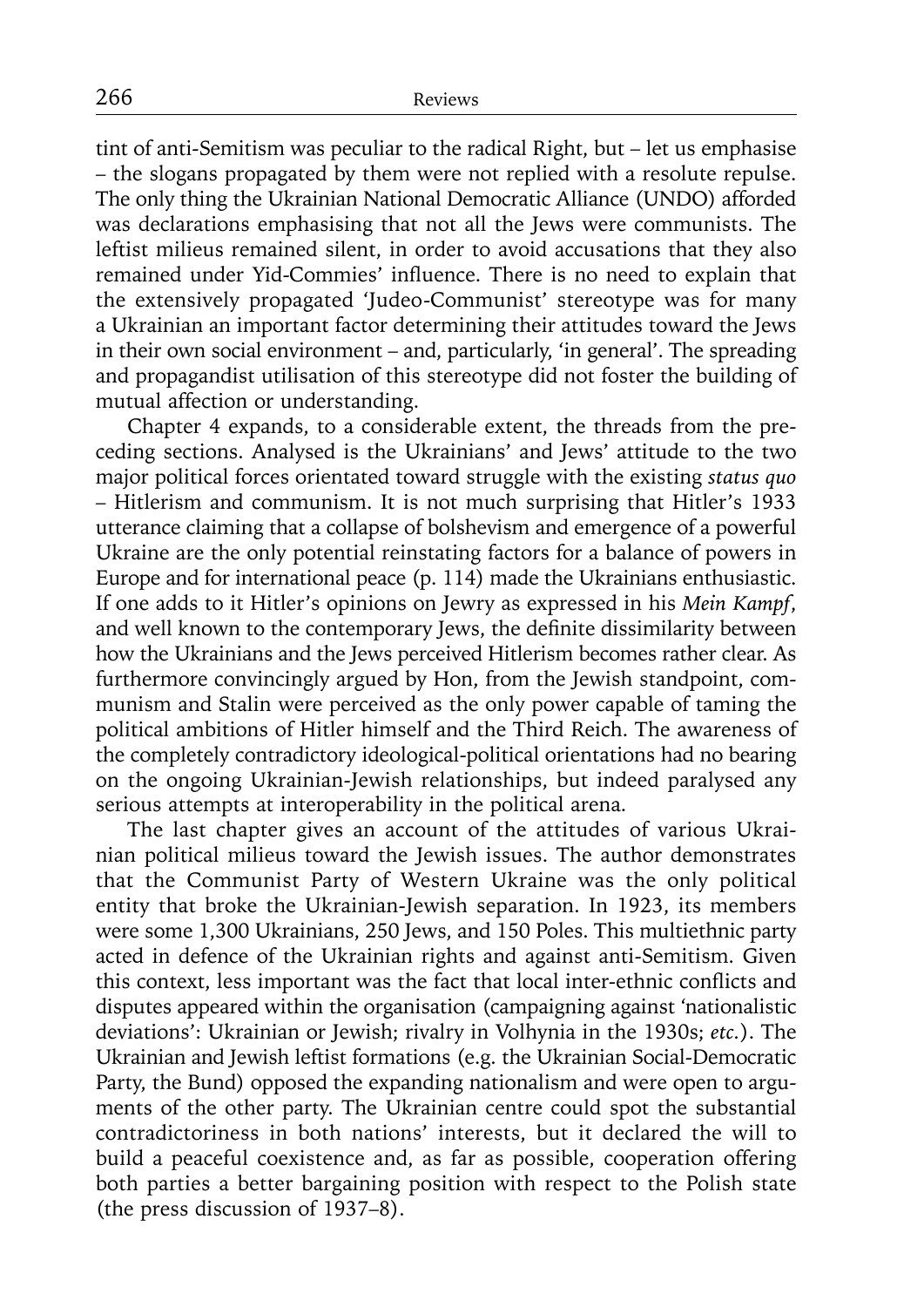The most difficult to interpret, according to the author, is the radical Right's attitude to the Jewish question. Hon emphasizes that for the OUN, the major opponents were the 'Poles' and 'Muscovites' (p. 148). In the early 1930s, the OUN leaders, noticing intensified anti-Jewish demeanour, emphasised that it was rooted in the National Democrats' canvassing whilst also being, rationally, grounded in the economic crisis. The then OUN's and Front of National Unity's attitude toward Jews was exacerbating, to which trend the Nazi Germany also contributed. From 1935 onwards, the extreme rightists were running a permanent campaign against the 'Yid-Commies' and strengthened their actions for economic boycott and extortion of Jewish entrepreneurs to leave the rural areas. 1938 saw the emergence of *Avangard*, a periodical making use of open anti-Semitism.

In the last section of the study under review, the question is posed about a general balance of Ukrainian-Jewish relationships on the eve of WWII. In reply, the author refers to the paradigm of reciprocal isolation and sense of detachment. This argument is richly confirmed by the source material quoted.

Throughout his argument, the author focuses on presenting the factual material which is an output of a rich and discerning search query of the sources. Most of the occurrences he described just have become part of scholarly circulation because of this very book. At the same time, Hon clearly shuns the formulation of any far-reaching conclusions or generalisations. This is due to the fact that the matter being described is so complex and ambiguous that it is very easy to make a disastrous error; however, regardless of its value, the study in question is but a research reconnaissance in an unknown space. Further research on the issues discussed in the book ought to be an in-depth analysis of the social and economic situation of the south-eastern lands of the Second Republic. Only such analysis would allow for verifying the veracity of the opinions and beliefs of the participants of the period's developments, which tend to be credulously repeated by historians of today. Another research postulate that appears while reading this book is the need to embed what was going on in Eastern Galicia and Volhynia in the context of the Second Republic as a whole. It is only a comparison between Western Ukraine with central Poland and the north-eastern lands that may offer an opportunity to venture further-reaching conclusions.

The list of expected studies can be extended, which is of no relevance to the remark that Maksym Hon's book ought to be considered an important scholarly occurrence in the studies of the history of the Jewish people, Ukraine, and the Second Republic of Poland.

*trans. Tristan Korecki Włodzimierz Mędrzecki*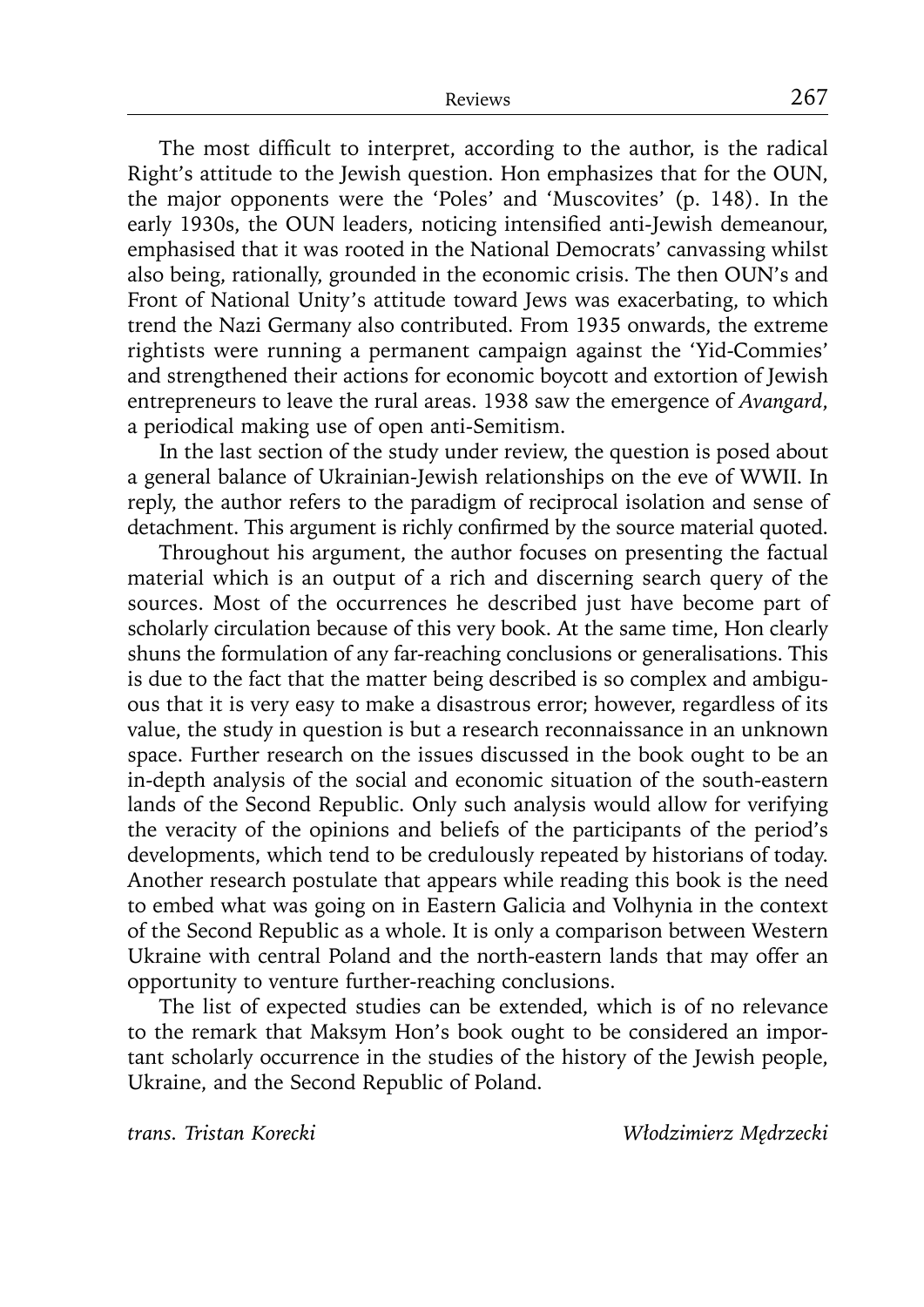Béla Tomka, *A Social History of Twentieth-Century Europe*, Routledge, London, and New York, 2013, 526 pp., index of personal names, institutions, and concepts

*A Social History of Twentieth-Century Europe* by Béla Tomka is a major, and in a way unparalleled, achievement in the field. Its synthetic, transnational, and comparative character will certainly make it a standard companion (or, simply, a textbook) for students, and all curious, non-expert readers willing to get familiar with the main themes in the social history of the continent summarised in just one, even if huge, volume. Clearly, the book does not make claims to primacy and originality in its method; its merit, instead, rests with its erudition and the ambition to synthesise the achievements of the dozens of authors from various fields, as listed in the endnotes. This makes the book a useful introduction for those interested in further readings. However, its main ambition is certainly the comparison of dominant trends and tendencies in social developments across the continent, emphasising national differences and, when possible, European unity above the regional divisions.

The book has a short list of respectable predecessors who have established what can be called a 'standard social history of Europe in the twentieth century'; these authors include Hartmut Kaelbe, Colin Crouch, Max-Stephan Schulze, or Frank B. Tipton and Robert Aldrich. However, Béla Tomka's study appears to be the first one to escape the focus on Western Europe, and attempt to integrate East-Central Europe, or the so-called 'new EU countries', into the picture. The North-West division, as the author himself declares, plays a minor role in the book. Also the East-Southern, or Balkan region, seems neglected: Romania, Bulgaria, Slovenia and Albania are covered only accidentally when discussing statistical data, and other countries of former Yugoslavia as well as Greece are virtually absent. The author deliberately decided not to cover the former Soviet Union, which seems understandable because of the immense difficulties which it would imply for statistical comparisons, but still appears regrettable for a number of reasons. Most importantly, this decision has made the book a study in the social history of 'what would become the European Union', rather than Europe as a continent.

The geographical scope alone makes the book original, although the author's ambition or, say, disposition, to emphasize the pan-European character of the problems discussed, rather than regional specifics, is certainly debatable. As he himself explains in the introduction, an important reason for choosing this method of presentation was the nature of available statistical data, predominantly structured along the political divisions (published by government agencies). This reveals the pioneering character of Tomka's work, and suggests that there is still a lot to be done in the field of regional comparisons in European history, dominated by 'the West and the rest' paradigm. Apparently, some important problems have been lost by such a structuring of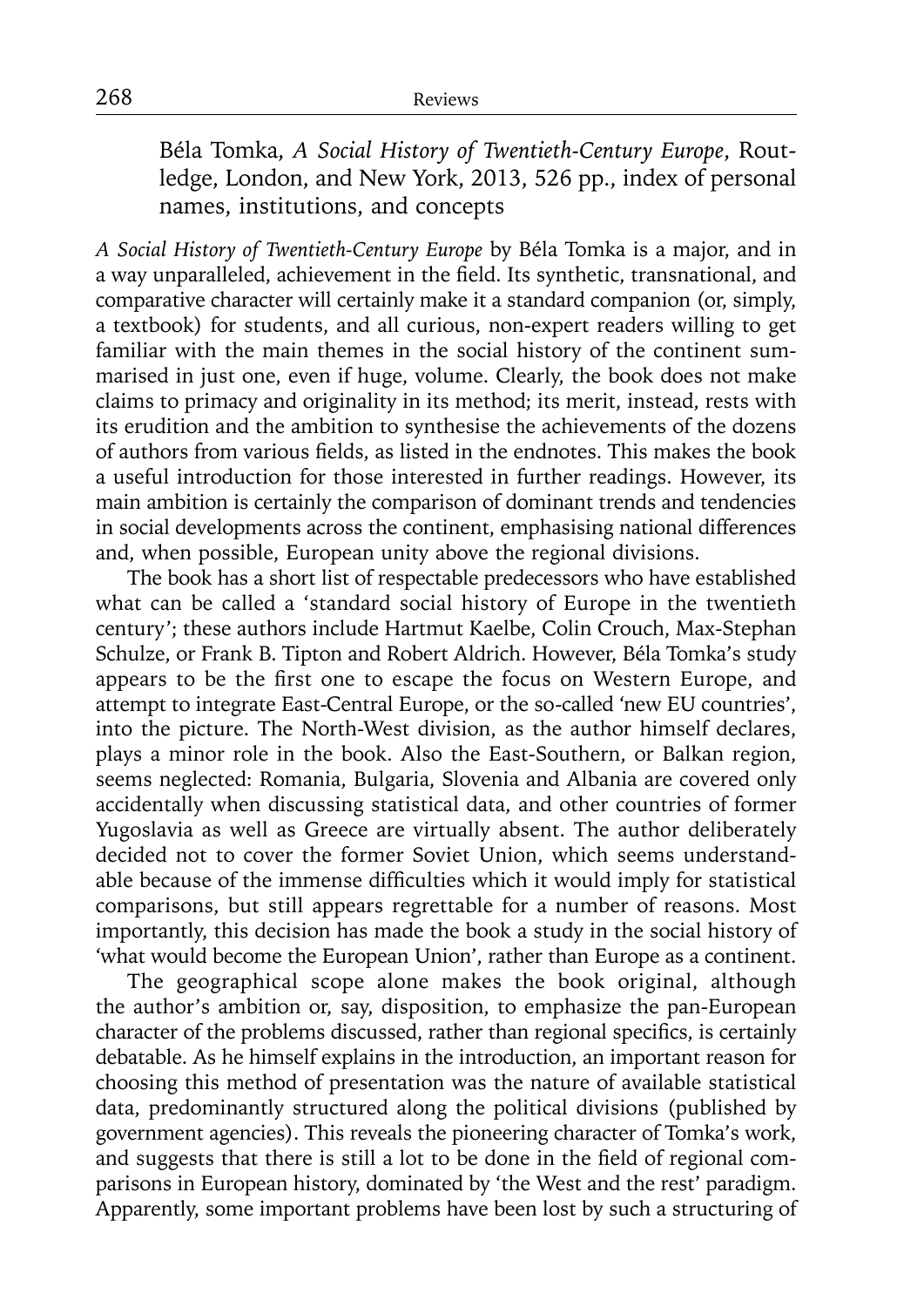the book. The most striking of them, in my opinion, is the general character and evaluation of the short- and long-term changes brought about by socialism (or, if one likes, communism) in East-Central Europe. Tomka's tendency to focus on the pan-European phenomena, the transnational comparisons, and the long-term trends, does not allow more profound analysis of the impact of the communist project on the East-Central European nations. His decision not to cover the Soviet Union – Tomka prefers numerous analogies to the U.S. instead – also does not help his readers see the specifics of the developments on the eastern side of the Iron Curtain. Moreover, there is scarcely anything to be found on the pace of the communist transformations, the obstacles to their implementation, their acceptance, and the resistance to them (see pages 105–8). In other words, although the author did a lot to escape the 'West and the rest' paradigm, his choice of evidence and literature did not allow him for escaping it too far away.

Strikingly, the analysis of other radical social projects for the continent, such as fascism and Nazism, which marked its twentieth-century history so distinctively, also occupies a marginal position in the book (pp. 293–6). This, apparently, is to be explained by the author's general tendency to trace the history of the continent as a stream of processes culminating in its present shape, and to neglect those that belong (or are popularly believed to do so) exclusively to the past. In other words, it is the perspective of a sociologist interested in history rather than that of a historian interested in sociology. Still, it seems regrettable that such hotly debated mass social movements as the revolts of 1968, the popular resistance to communism, and the right- and left-wing radicalism have only been briefly mentioned in the book (pp. 297–9).

Apart from the 'Introduction' and 'Conclusions: the societies of Europe and Europe as a society in the 20th century', the book consists of eight chapters: 'Population'; 'Families and households'; 'Social stratification and social mobility'; 'The welfare state'; 'Work, consumption and leisure'; 'Politics and society'; 'Urbanization'; 'Education, religion and culture'. Among them the two first ones, which belong to the area of Béla Tomka's personal expertise, are probably the best and most illuminative. Still, there is a clear link between all parts of the work that can be described as an attempt – laborious, heavily documented, and impressively stiffed with statistical data – to present the transformation from the industrial society (in the West) and the predominantly agricultural (East, North, and South) to the post-industrial, pan-European society of the end of the twentieth century. In chapters covering the welfare state, politics, work and leisure, the emphasis is clearly put on the post-WWII period up to, roughly, the early 1990s, according to the tendency, mentioned above, to trace the historical origins of the present state of affairs.

Generally, each chapter consists of three main, variously organised parts: (i) The analysis of a huge amount of statistical data relevant to the problem and covering, if possible, all the countries under consideration, and occasionally